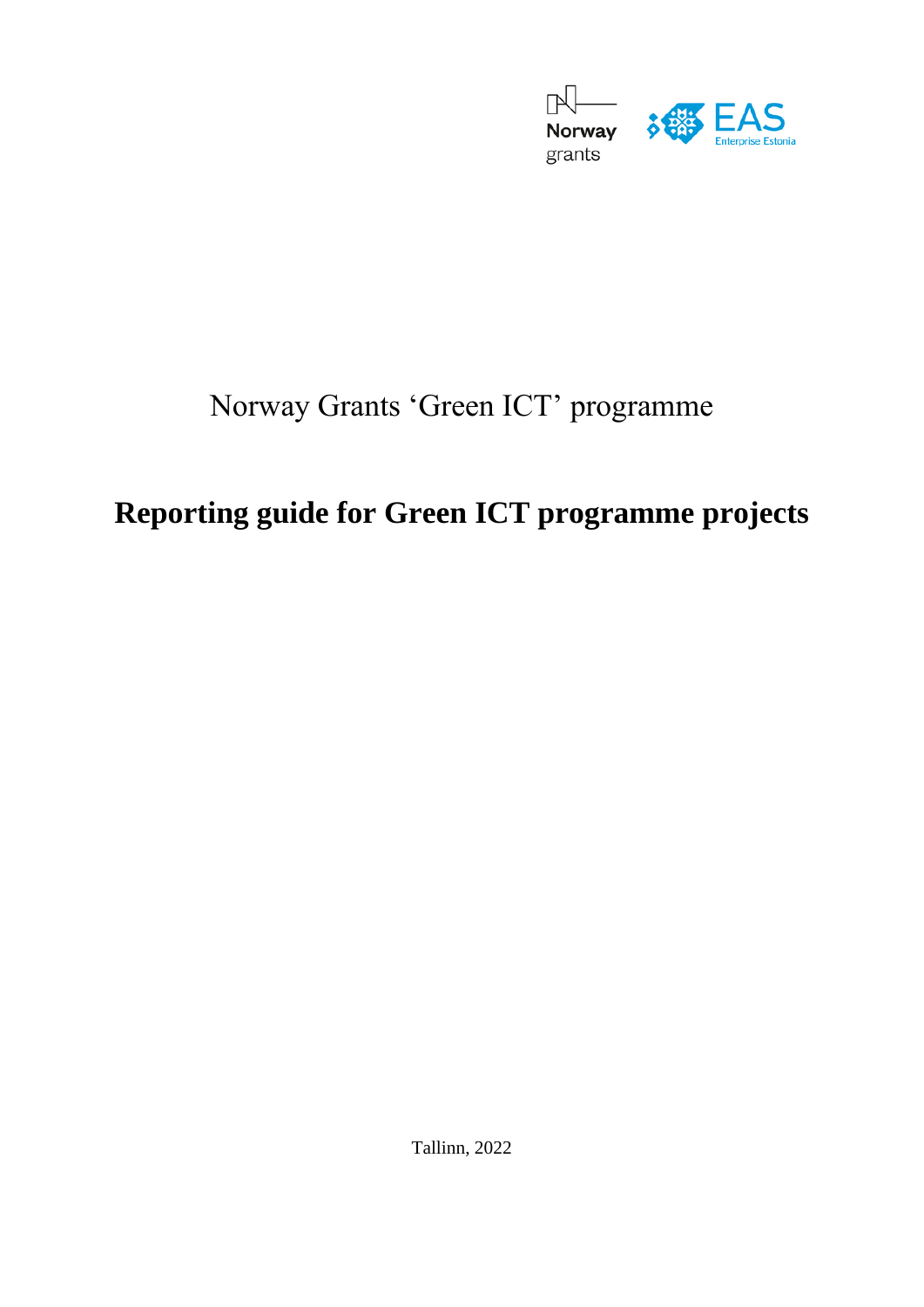## Contents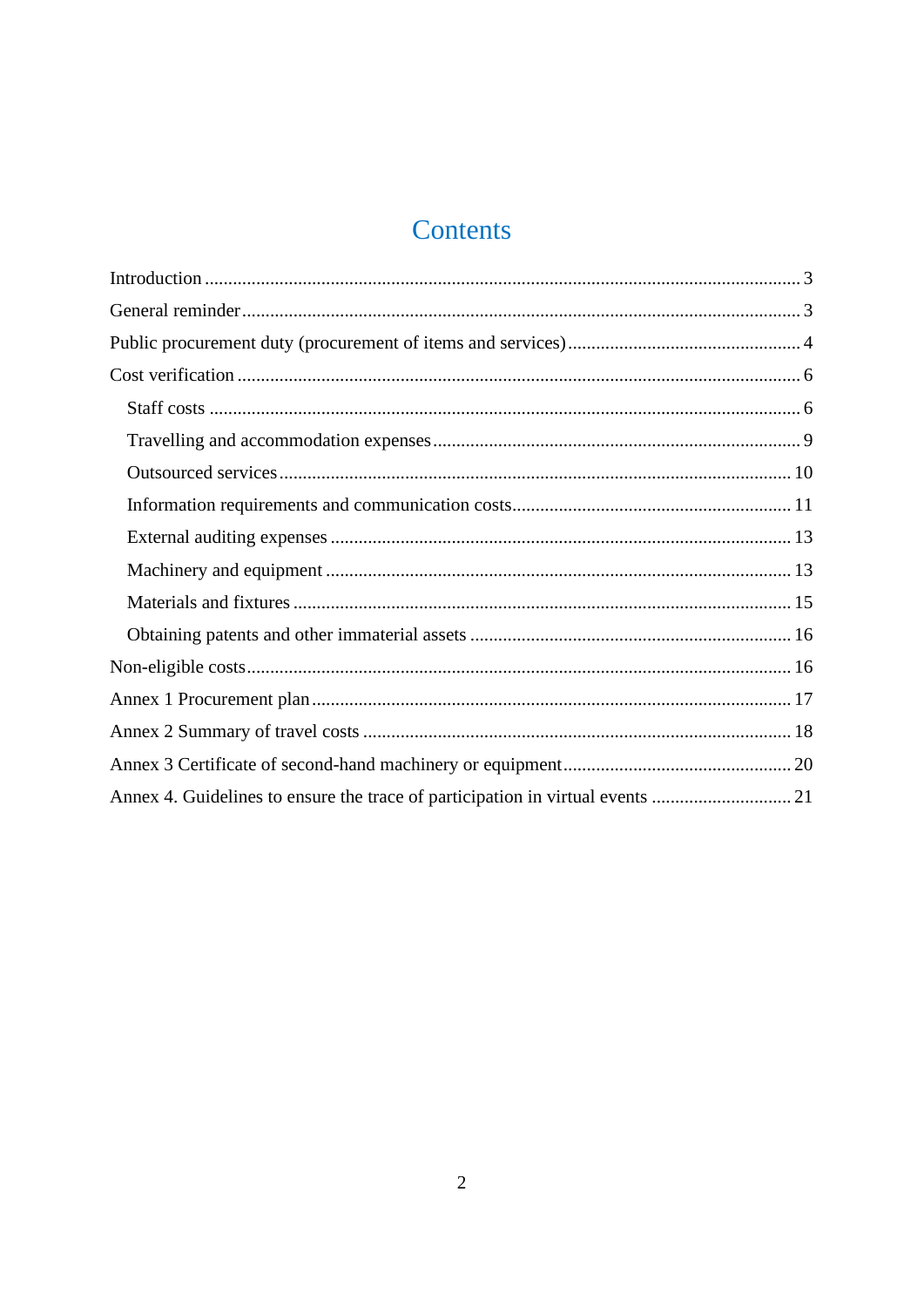#### <span id="page-2-0"></span>**INTRODUCTION**

These guidelines have been compiled as a supporting material for main call projects financed under the Norway Grants 'Green ICT' programme. It contains an overview of how eligible expenses (staff costs, postings, services, travel costs, etc.) should be reflected in interim and final reports.

#### Programme website:

<https://www.eas.ee/norratoetus/> (in Estonian) <https://www.eas.ee/norwaygrants/> (in English)

#### <span id="page-2-1"></span>**GENERAL REMINDER**

Before submitting your report, make sure that:

- 1. The expenses in the report are in accordance with the project budget. Eligible expenses are the expenses outlined in the budget as submitted alongside the project application and which are approved in the project agreement.
- 2. The expenses must have been incurred during the project's eligibility period. Monitor the time of the activities forming the basis of the expenses and the dates of invoices. Expenses are considered to have been incurred if the invoice for the expenses is submitted and paid and the work is done, the merchandise is delivered, or the service is provided during the period of eligibility of the project.
- 3. Expenses may, as an exception, be considered eligible if the invoice is submitted during the last month of the eligibility period and paid within 30 calendar days of the end date of the eligibility period (including salaries and taxes associated with salaries). In this case, the activities forming the basis of the expenses must be performed during the period of eligibility of the project. Pay attention to circumstances in the final report whereby taxes associated with staff costs may not fit within the aforementioned 30-day period (solution: staff cost taxes for the last month of the reporting period should be paid to the EMTA's advance payment account).
- 4. All invoices are paid from the bank account of the project promoter and/or their partner.
- 5. Interim reports on the main call may be submitted every 3-6 months. Interim and final reports include expenses and activities of both the project promoter as well as their partners.
- 6. **The Norwegian partner does not submit expense and payment documents to Enterprise Estonia.** Norwegian partner's cost verification results with a report compiled by an independent auditor (or public officer for public bodies) who has reviewed the expenses checklist and verified the eligibility of the expenses, as well as their connection to project activities in the partner's budget. When submitting the expenses of the Norwegian partner, **convert the expenses into euros** according to the exchange rate for the month during which the cost declaration is submitted to EAS. **Use the exchange rates of the European Central Bank:** [http://ec.europa.eu/budget/contracts\\_grants/info\\_contracts/inforeuro/inforeuro\\_en.cfm](http://ec.europa.eu/budget/contracts_grants/info_contracts/inforeuro/inforeuro_en.cfm)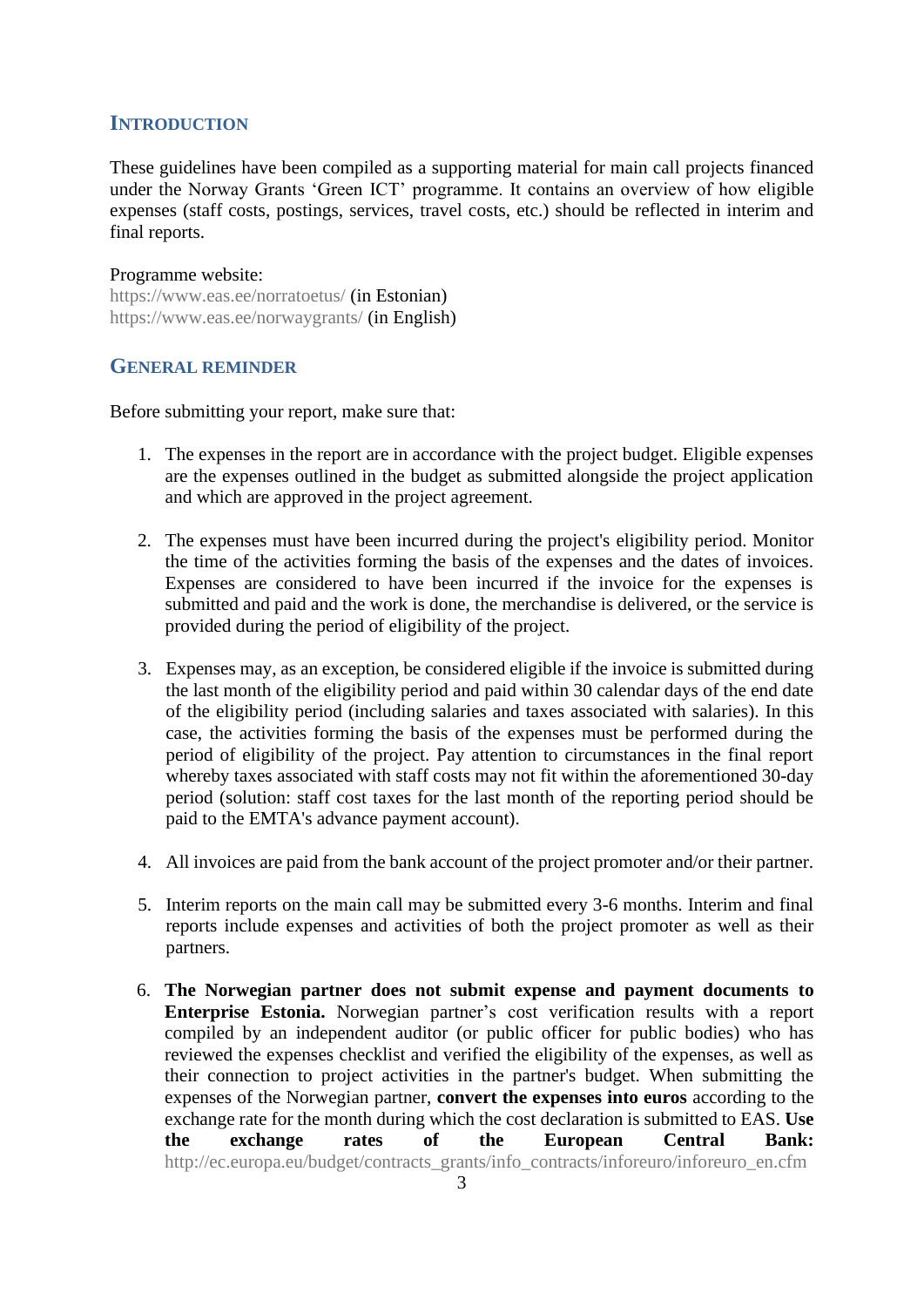- 7. Companies may apply for the reimbursement of VAT on any expenses incurred in foreign countries. Thus, VAT payers registered in Estonia are eligible for reimbursements from Norwegian VAT payers. Note: reimbursed VAT is only an eligible expense if, according to legal acts regulating VAT, it cannot be deducted from the project as input VAT, reimbursed or otherwise compensated.
- 8. Submit your interim report in the Register of Structural Assistance [https://etoetus.struktuurifondid.ee.](https://etoetus.struktuurifondid.ee/)
- 9. Submit an accounting statement in which all project expenses are individually listed along with your application for payment.

#### <span id="page-3-0"></span>**PUBLIC PROCUREMENT DUTY (PROCUREMENT OF ITEMS AND SERVICES)**

According to the Public Procurement Act, the strictest procurement duty is applied to project promoters whose projects have been granted with 50% or more (project grant rate). The main call has a grant of up to 50%, which means that public procurement duty must only be taken into account if the project is subsidised by 50% or if the procurement duty arises from the specific nature of the company (e.g. businesses with involvement in the public sector). In most cases, projects receiving grant through the Green ICT main call must follow paragraph 3 of the Public Procurement Act (the general principles of public procurements), which states that the procedure via which goods/services are purchased must be transparent and verifiable and follow the principles of equal treatment.

### **I The project promoter or partner(s) are not a procurer according to the Public Procurement Act (project's grant rate is less than 50%)**

In the case of transactions performed under the public procurement limit, at least three tenders from independent providers, along with a description of the terms of reference of the tender, must be submitted alongside the application for payment if the transaction without VAT is worth 20,000 euros or more or according to the procurement procedure set by the project promoter.

! When purchasing goods and/or services, terms of reference are to be submitted to EAS which provide a clear, precise and complete description of project needs. Deadlines by which tenders must be submitted should be based on the complexity of the terms of reference (store goods/standard solution e.g. two days; more substantive tenders will require a longer period of time). If the choice is not made for the cheapest offer, the terms of reference must also include the **assessment criteria** of offers. The assessment criteria set must be in proportion to the items stated in the terms of reference (e.g. qualifications). The assessment criteria must be objective, which means they cannot be "previous cooperation", "must have had fulfilled 25 analogous orders", "experience of structural funds/Norway grants", etc.

In addition to the terms of reference, proof of issuing tender invitations to at least three suppliers (i.e e-mail to three suppliers), tenders received and the procedure via which the winning tender was chosen, and the chosen tender must be submitted to EAS as goods/service purchase documents. **It is important that at least 3 service providers respond to the offer with their**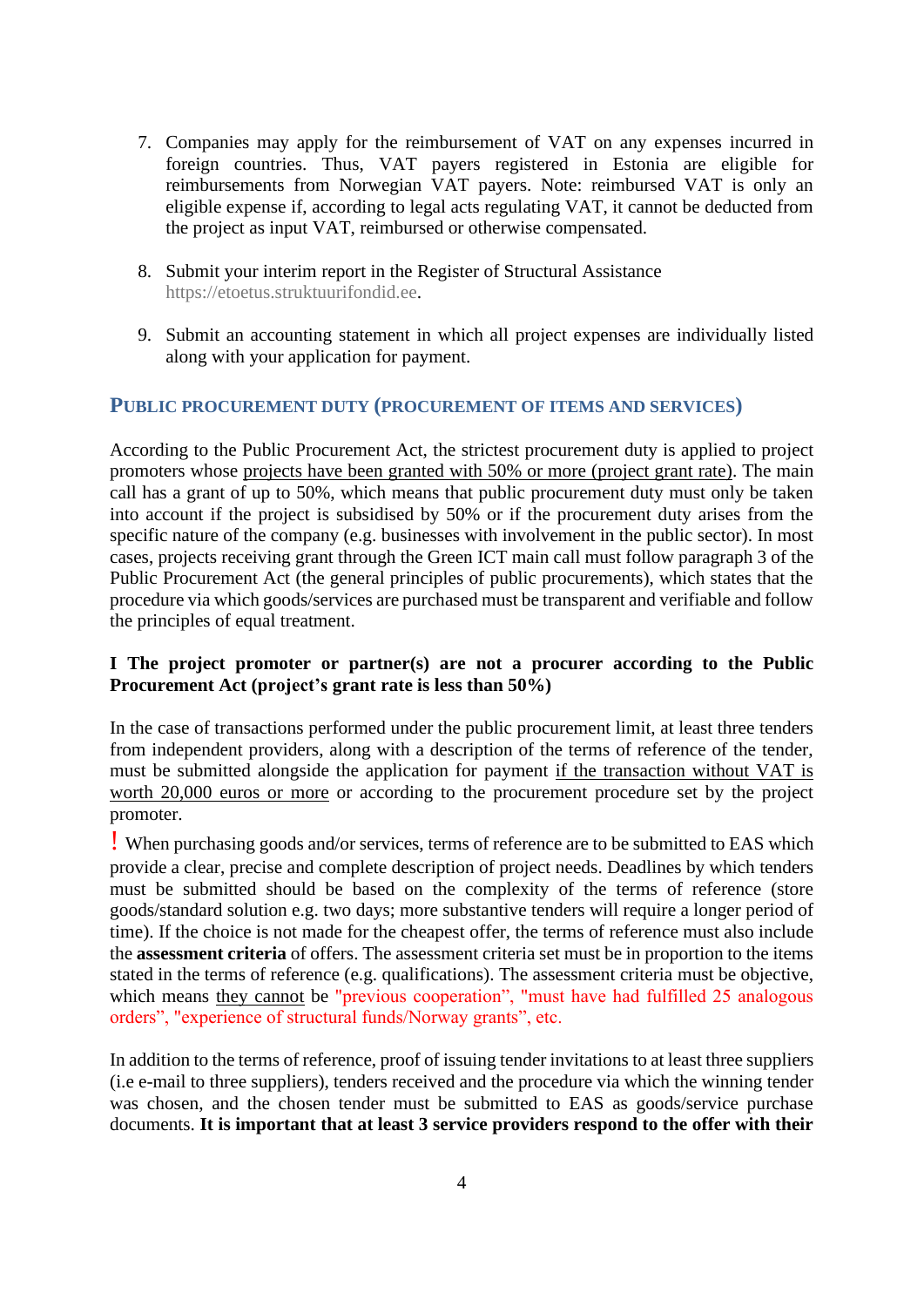## **own offers. If a service provider withdraws from an offer, an invitation must be sent to additional providers, if possible.**

## **II The project promoter is a procurer as stated in the Public Procurement Act**

The project promoter must submit a **[procurement plan](#page-16-0)** to EAS if their grant rate is 50 or if they are a procurer according to the Public Procurement Act. The plan must outline all procurements (the purchasing of goods or services) reflected in the application documents and project plan.

Procurement of both **good and services** is based on the following principles:

- If purchasing goods and/or services does not require more than 30,000 EUR (excluding VAT), the transaction is treated as a direct purchase (a procurement under the threshold of a simple procurement) according to the Public Procurement Act.
- When making a direct purchase, entering into a transaction of purchasing single-type goods and services starting from 20,000 EUR excluding VAT, the project promoter must submit three comparable tenders from providers independent of one another and terms of reference of the tenders for all expenses.
- If three separate and independent tenders cannot be submitted or the cheapest tender is not chosen, a note on the reasons for this must be added.
- If an applicant for a project grant has established a procurement procedure in their company, they must act in accordance with the procurement procedures established in the project promoter's company in purchasing goods and services.

## **In the case of the purchasing of good and services, the project promoter must submit the following documents in their report:**

- Tenders (including correspondence with providers; if possible, submit e-mails in .msg format) and terms of reference or the company's procurement procedure.
- Purchase agreements for any goods or services (if such agreements exist).
- Acts of delivery and receipt (if stated in the contract).
- Copies of any invoices and payment orders.
- Proof of existence of goods/services (a survey, project plan, etc. must be added to the final report as an annex).

## **EAS:**

- Makes sure that project promoters and/or partners have fulfilled their procurement duties as stated in the programme (fulfilling the commitment to obtain three tenders and forward the terms of reference with said quotes or submit a procurement procedure).
- Makes sure that a contract is entered into between the service provider/vendor and the project promoter.
- Makes sure that the contract is signed.
- Checks the validity of the contract.
- Makes sure that the cost noted in the contract is in accordance with the cost noted on the invoice.
- Makes sure that the act of delivery and receipt states the same job as agreed upon in the contract and procurement documents.
- Ascertains the existence of the procured goods/services. EAS may perform an inspection of the company to ascertain this.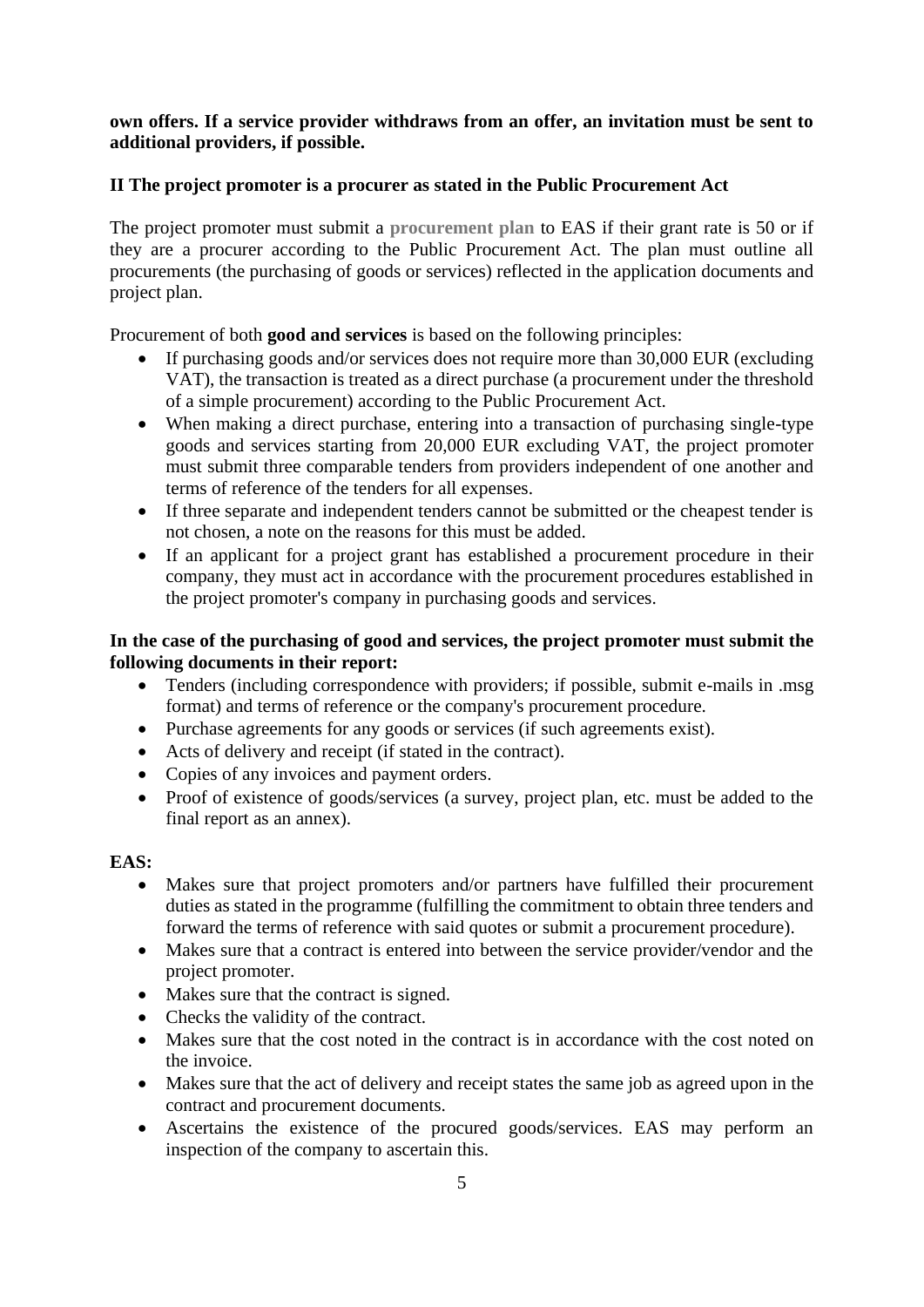If any procurement obligations are not met, EAS has the right to not pay the grant either partially or in full.

### <span id="page-5-0"></span>**COST VERIFICATION**

#### <span id="page-5-1"></span>**STAFF COSTS**

The salaries of project team members along with government taxes (staff costs) are eligible costs for main call projects (excluding regional aid projects, i.e. investment-oriented projects). **The salaries of project team members must be in accordance with the salaries for similar positions in the project promoter's institution. This means that the salaries may not be raised for the duration of the project (i.e. paying the members of the project team e.g. the average salary in the sector).** Staff costs for individuals who are affiliated with the project part-time can be calculated as a certain percentage of the gross sum of staff costs monthly, depending on the time worked on the project, thus negating any need to register time worked in a separate system (a table of working hours). If the employer employs an employee part-time and fixed this in an employment contract, directive, job description or other regulative document, they do not need to submit a table of working hours as proof of staff costs.

P.S. According to state aid rules, the work of all members of a project team must be directly related to the realisation of the subsidised project. Thus, the salary of a team member whose only task is to write project reports cannot be counted as eligible staff costs. Writing reports is also not eligible as a service (e.g. hiring someone from a consultation firm to do this).

Time worked on the project must be stated in an employment contract, directive, job description or other regulatory document **as a set percentage** (e.g. spent 50% of their working time working on the project), not as an interval (e.g. up to 100%). The aforementioned interval is neither correct, nor does it fulfil the goal of simplicity.

**The reflection of staff costs takes place on the register of structural assistance as part of expenses in the application for payment via the gross method for all workers monthly (or over a longer period) as consolidated lines.** A consolidated line reflects the payroll, meaning the salaries of all employees and all taxes withheld from their salaries (income tax and the employee's unemployment and pension insurance contributions) and the employer's taxes (the employer's unemployment insurance premium and social tax) must be presented every month in a consolidated line, or the payroll for the entire reporting period must be presented as one consolidated line. The prerequisite for submitting a consolidated line i[s the filling-in of an assistive table for the calculation](http://www.eas.ee/wp-content/uploads/2018/01/Palkade-abitabel.xlsx)  [of salaries.](http://www.eas.ee/wp-content/uploads/2018/01/Palkade-abitabel.xlsx)

The following project-related staff costs are considered eligible:

- 1. employee salaries if they are working for the project on the basis of an employment contract or a contract under the law of obligations;
- 2. other staff costs described in the programme (see business travel below).

**! It is important to know that, due to the public procurement duty, contracts under the law of obligations (authorisation agreements and contracts for services) are also procurement objects, which means that work done under such contracts must be procured according to the terms of the Public Procurement Act.** In such a case, the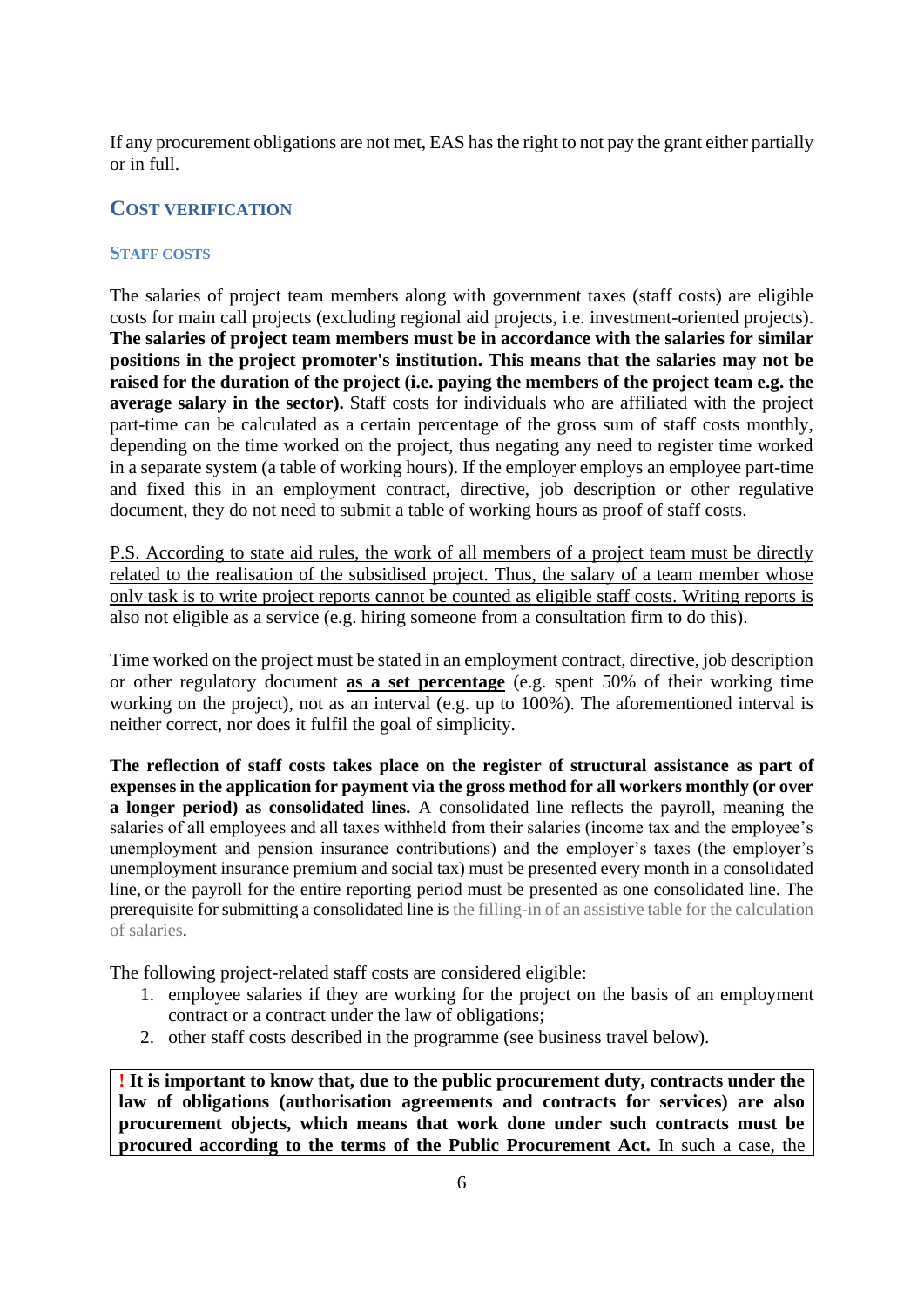project promoter has a duty to ensure that the Public Procurement Act allows them to conduct these procurements. When needing to involve experts from within a company, where applicable, be guided by the Public Procurement Act exception concerning internal transactions if you meet the requirements stated in the paragraph (§12 of the Public Procurement Act).

**!** The staff costs of a member of the management board are only considered eligible if the project promoter's sole field of activity is to implement the granted project and/or if the member of the board works for the project part-time. In the latter case, the **staff costs of the member of the board are only partially eligible if the member of the board has signed an additional employment contract in order to take part in the project.**

#### **Evidencing staff costs**

A zip folder must be included with the application for payment of the project with **employment contracts** and their **annexes** for all employees (if the project expenses include staff costs). The zip folder must be named in a way that makes its contents apparent. The files in the zip folder must be named in a way that references the name of the individual about whom the file bears information. The file name of the payroll and table of working hours (if applicable) must include the name of the worker about whom the payroll is compiled and whose working hours the table reflects.

### **Please bear in mind the following when compiling your report:**

• If any member of the project team **was a full-time employee of the project promoter's company/organisation before the start of the project** and the promoter wishes to submit their salary as a project-related expense, their work on the project must be fixed in an employment contract and additional confirmation that the employee has been assigned to the project team must be submitted. The employee's employment contract (or an annex thereto) should be submitted as proof (important to reflect all the tasks in the project). In addition to the foregoing, the employee's table of working hours should also be submitted to evidence staff costs if a member of the project team fulfils other tasks in the company (excluding cases where the employer has assigned the employee to work part-time on the project and fixed this in their employment contact, a directive, their job description or any other document regulating their work – in which case submitting the table of working hours is not necessary).

**Note: The start and end of the work that an employee does for the project must be in accordance with the project period marked in the project agreement** (the table of working hours should be filled in from the start of the project's eligibility period, which cannot be before the positive decision of the board of EAS or any later date marked on the application).

• If an employee works on the project **full-time**, all of their salary-related expenses can be added to project expenses (filling in a table of working hours is not necessary). **An employment contract and job description must be submitted along with the project report** and must set out that an employee's tasks **are solely project-related**. A job description is not necessary if the information contained therein is stated in the employment contract. Note: A project-related employment contract or annexes thereto must not be signed before the approval of the project (i.e. financing decision by Enterprise Estonia).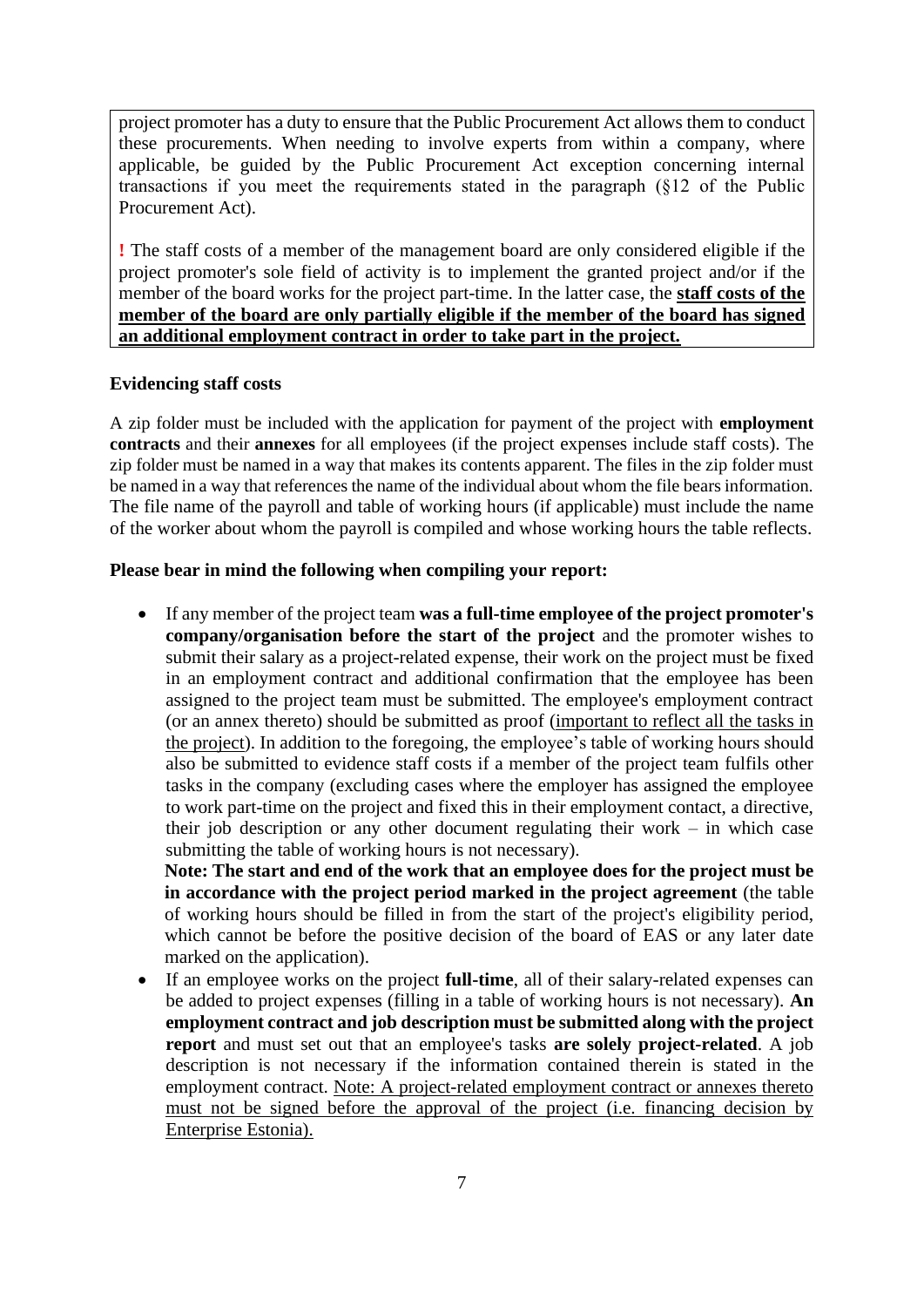- If an employee is **assigned additional project-related tasks**, these must also be reflected in the employment contract (or an annex thereto). Regarding overtime, the Working and Rest Time Act must be observed, according to which an employee must not work for more than 48 hours on average per week over a four-month accounting period, including overtime.
- If a contract under the law of obligations (e.g. a **contract for services or an authorisation agreement)** is entered into, the table of working hours need not be filled in. As proof of staff costs, the signed agreement must be submitted to EAS as well as the legal **instrument of delivery and receipt**, which includes an overview of completed work. **Concerning work done under a contract for services or authorisation agreement, documentation evidencing the correct conducting of a public procurement or the obtaining of three tenders must be submitted (three tenders).**

Non-eligible are:

• Expenses of project team members in the form of additional benefits not set out in law and other subsidies paid in addition to the salary.

As proof of salary costs, the project promoter must **submit and preserve along with the application for payment**:

- an employment contract, a directive of appointing a public servant, a copy of an order or a contract under the Law of Obligations and its annexes that details the work of an employee on the project, their workload and salary;
- the payroll;
- in the case of additional costs, the appropriate directive from the management board or another base document from the company;
- copies of payment orders or an account statement and a statement from the e-EMTA's advance payment account (about paying salaries and taxes).

In the case of a **contract under the Law of Obligations**, the following must be submitted alongside the application for payment:

- a copy of the contract,
- copies of payment orders or bank statements:
- legal instruments of delivery and receipt;
- procurement documentation**;**
- invoices (if dealing with a legal entity).

#### **EAS:**

- Makes sure the salaries marked in the employment contracts are in line with average incomes in the project promoter's business for the same type of work. If necessary, EAS will also check the overall average salary for work of the same nature.
- Makes sure the **salaries noted in the employment contract are in accordance** with what is noted in the budget and list of expenses.
- In the case of work performed as part of contracts under the Law of Obligations, checks that the procurement of such contracts has been correct (procurement documentation);
- Checks the **validity of employment contracts** (dates of signing and ending).
- Checks whether the employment contract sets out the **employee's involvement in the project**.
- Checks whether the employee is working for the project **full-time or part-time**.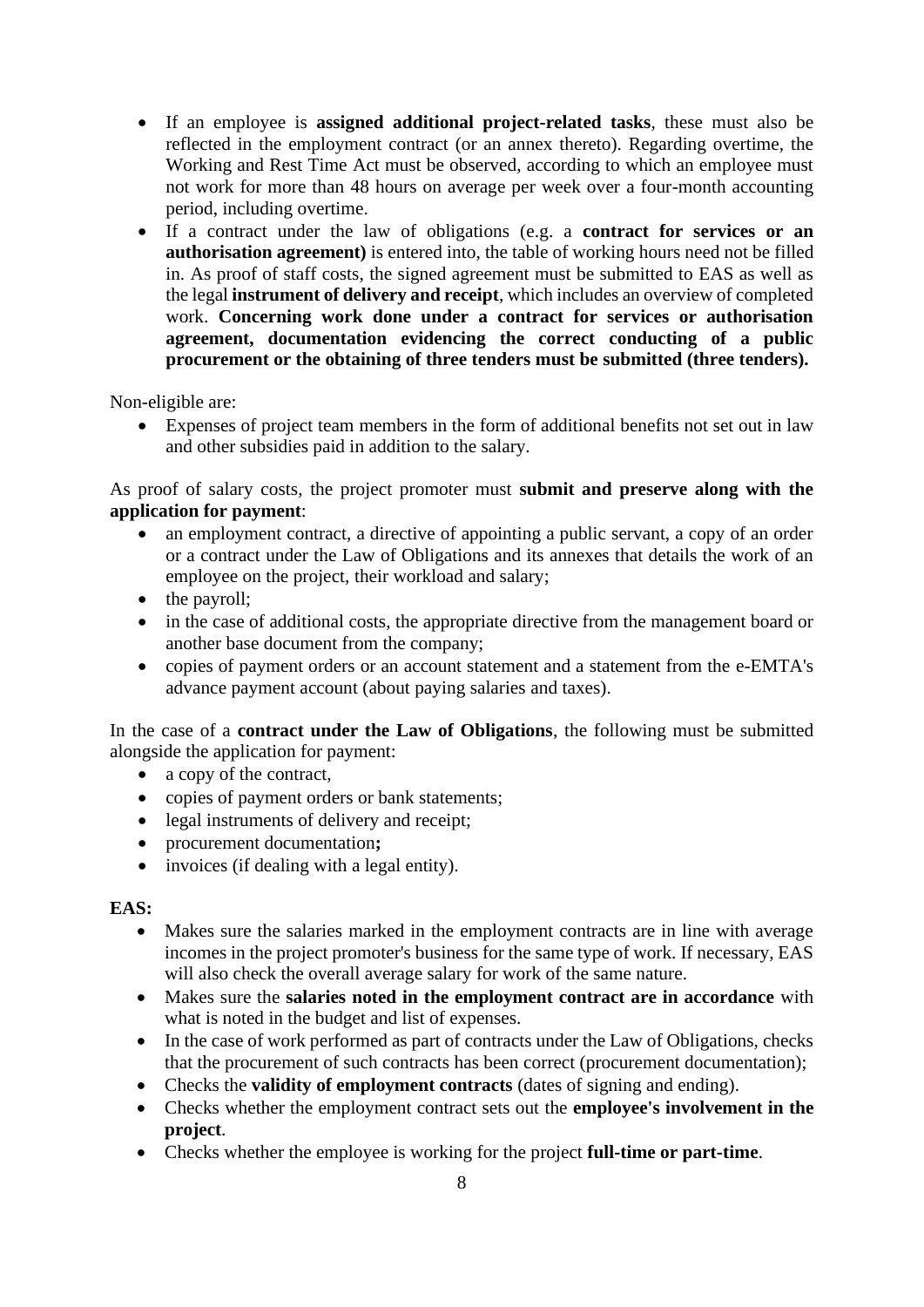- Makes sure that the number, sum and date of the payment order are in accordance with the copy of the payment order submitted.
- Makes sure the **taxes calculated on staff costs are correct** and correspond to the margins set out in law.
- Makes sure that in the event of **incentives** having been paid from project resources, **there exists a base document** (directive or other document) forming the basis of their payment. It must be clear what the incentives were paid for as well as their connection to the project.

#### <span id="page-8-0"></span>**TRAVELLING AND ACCOMMODATION EXPENSES**

The eligible project expenses for travelling and accommodation to find partners or promote cooperation between partners are stated in Annex 10 (implementing simplified reimbursements for travelling costs):

Eligible costs in the programme include those for airline tickets, accommodation and the organisation of meetings and conferences. These expenses are eligible for both Estonian and Norwegian partners.

- 1. The standard price of a unit of travelling expense in the case of foreign travel (Estonia - Norway - Estonia or Norway - Estonia - Norway) is 285 euros per passenger.
- 2. Accommodation costs are standardised to 135 euros per night in Norway and 100 euros per night in Estonia per traveller.

#### **Travel costs are reimbursed based on the following principles:**

- 1. Accommodation costs are reimbursed on the basis of unit costs, applying the proportion of subsidies applied to the project.
- 2. The unit price of travelling expenses encompasses all necessary expenses that are incurred when travelling from the location of the business to the destination country and back and all transport expenses in the location country (e.g. bus/train Tartu-Tallinn-Tartu and taxi to the airport) and destination country (from the airport to the destination and back and, if necessary, internal flights). Travel costs are reimbursed on the basis of unit costs, applying the proportion of subsidies applied to the project. In the case of a domestic business trip, travel costs are not reimbursed.
- 3. In justified cases, accommodation in the target country one night before an event, meeting or other function and one night after shall be reimbursed. The project promoter must submit a justification for this to EAS.
- 4. As proof of both travel and accommodation costs, the project promoter must submit a summary of the business trip using the [form provided by EAS.](#page-17-0) This form is part of this document and contains information about the time the business trip took place, who attended it and what its purpose, activities and results were.
- 5. The project promoter does not need to submit expense and payment documents evidencing the expenses (invoices, payment orders, boarding passes, transport tickets, fuel receipts, etc.).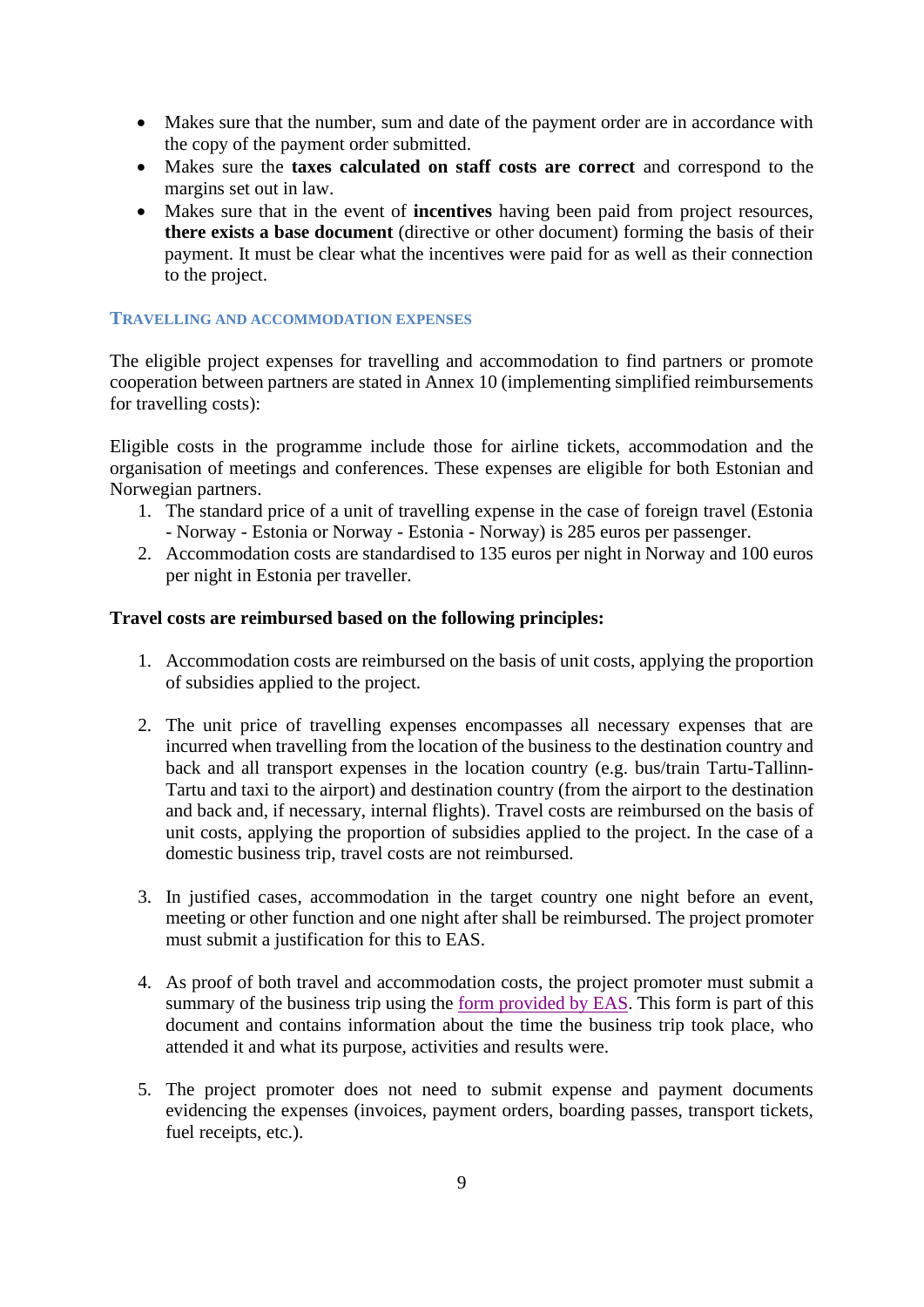- 6. The document proving the business trip must be submitted alongside the interim or final report.
- 7. If necessary, the project promoter must submit additional documents or explanations to EAS about the travel programme, participants or other aspects of the business trip.

Eligible travelling costs in the project are as follows:

- "Transport and accommodation costs arising from sending employees implementing the project on business trips abroad and any daily allowances connected to such trips up to the extent of the national thresholds of the project promoter and their partners on condition that they are in accordance with the usual travel expense practices of the project promoter and their partner";
- Member of the project team working on the basis of an employment contract: transport and accommodation costs + allowance is eligible.
- In the case of an allowance, the payment order must include a separate expenditure line, the documents for which are the order given to go on the business trip and a payment order.
- Member of the project team working on the basis of a contract for services or authorisation agreement: transport and accommodation costs are eligible. The allowance is not paid.
- Business trip expenses must be directly linked to searching for partners and/or organising an information event, workshop or conference connected to the project.

## **The project promoter must submit the following documents along with their application for payment in order to evidence business trip expenses:**

- A summary of the business trip on the [EAS form.](#page-17-0)
- **Note:** When dealing with a standard unit price, the submitter of the expense/invoice indicated on the payment request must be marked as the name of the project promoter's company (themselves). Travel service providers or EAS as the submitter of the invoice are not to be marked in the report on travel costs.

## **EAS:**

- Makes sure the business trip is connected to searching for partners or is in line with the project goals.
- Makes sure that all necessary documents have been submitted and that they comply with the requirements set for them.
- Makes sure that travel allowances are paid in accordance with the regulations set by the Government of the Republic of Estonia.
- Makes sure that the individual receiving the grant is an employee of the project promoter and/or partner (a member of the project team) and checks the nature of the employment contract on the basis of which the business trip costs (allowance) are to be paid to the employee.

#### <span id="page-9-0"></span>**OUTSOURCED SERVICES**

Outsourced services are considered eligible if the seller of the goods or provider of the service is a private party, a legal person governed by public law or a self-employed entrepreneur.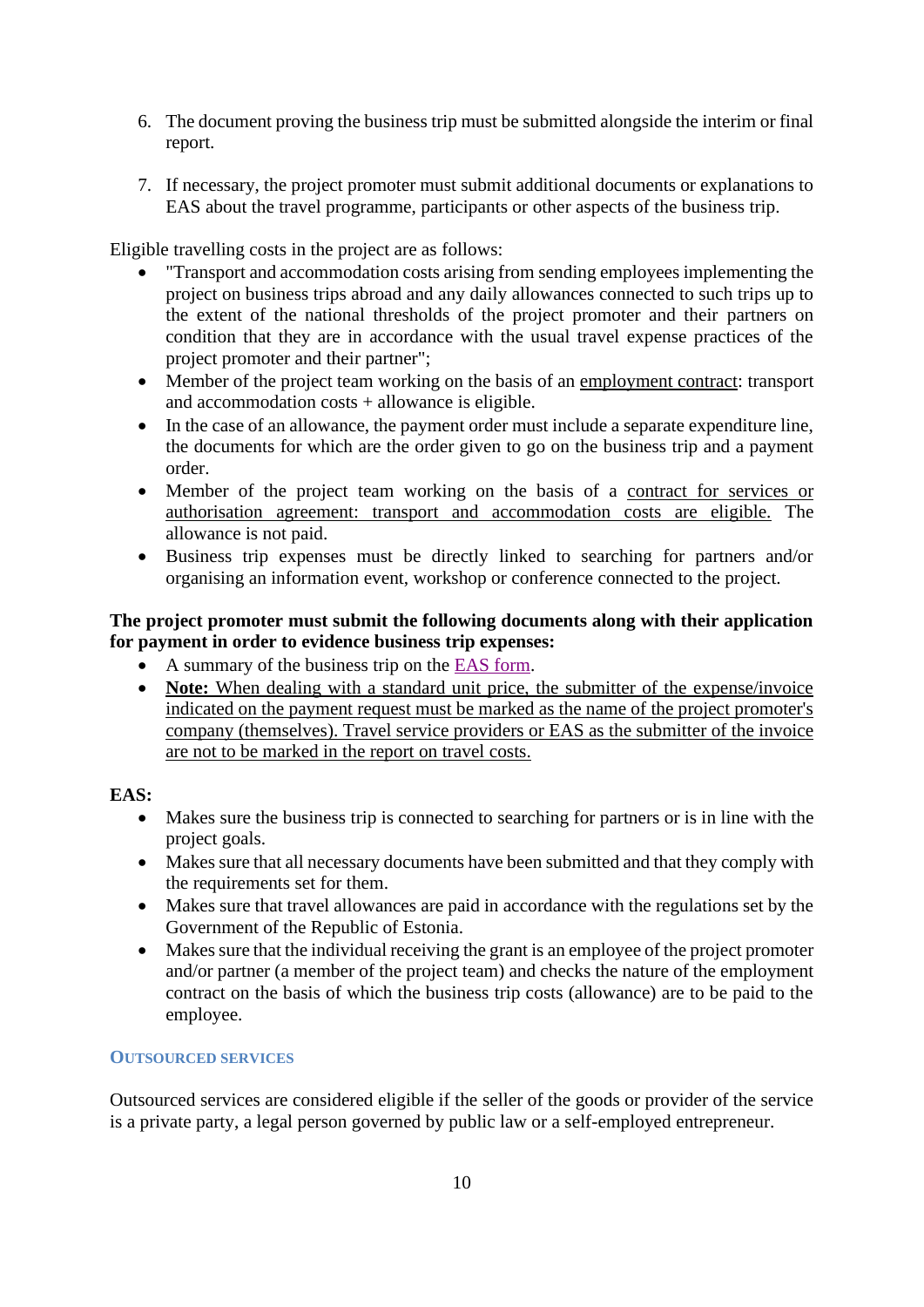The following services are considered eligible under the main call:

Product development and process innovation projects receiving state aid: the cost of research purchased at market price, analysis, technical knowledge (including certification services), access to data and licensed patents, software licence directly necessary for development and expenses for consultations directly related to development projects (including consultation services purchased from customers and expert fees) and other services of equal value.

If the project's grant rate is 50%, the project manager and/or the partner must observe the public procurement regulations in their country and the commitments set for procurers by the EU when purchasing goods or services. This includes organising an appropriate procurement, where necessary. In the case of transactions performed under the public procurement limit, at least three tenders from independent providers, along with a description of the terms of reference of the tender, must be submitted if the transaction without VAT is worth 20,000 euros or more or according to the procurement procedure set by the project promoter. If three separate and independent tenders cannot be submitted or the cheapest tender is not chosen, a note on the reasons for this must be added.

If the project grant percentage is under 50%, the project promoter and/or their partner must submit at least three comparable tenders from providers independent of one another along with a description of the terms of reference if the sum of the transaction without VAT is 20,000 euros or more. If three separate and independent tenders cannot be submitted or the cheapest tender is not chosen, a note on the reasons for this must be added.

As proof, EAS must receive all of the documents named in the section explaining public procurement duties and the contract entered into with the successful provider, to which an invoice and payment documents are added (procurement documents or, in the case of 3 tenders, terms of reference, invitations to tender sent, replies and a summary of the selection procedure, eg minutes). EAS checks not only the invoices and payment documents, but also the procurement documentation as outlined in the procurement section (tenders).

#### <span id="page-10-0"></span>**INFORMATION REQUIREMENTS AND COMMUNICATION COSTS**

With the goal of ensuring the transparent use of Norwegian grants and the fulfilment of communication requirements, an additional document in the form of the project's communication plan is compiled. This plan is a single document outlining the project's information activities, the activities outlined in which must be fulfilled by the project promoter and their partners throughout the period of implementation of the project. All project promoters are obliged to disseminate information about the Green ICT programme and Norwegian financial mechanisms to as wide an audience as possible (at the local, regional and/or national levels), including to relevant interest groups. The project promoter must report to EAS on the fulfilment of the communication plan.

Expenses connected to the activities outlined in the communication plan and information requirements, including the organisation of information events for target groups, arranging meetings and seminars and translation costs are all eligible costs (under the de minimis aid). The aforementioned costs are tied to purchasing services (organising events and translation). When submitting expense and payment documentation, the project promoter must familiarise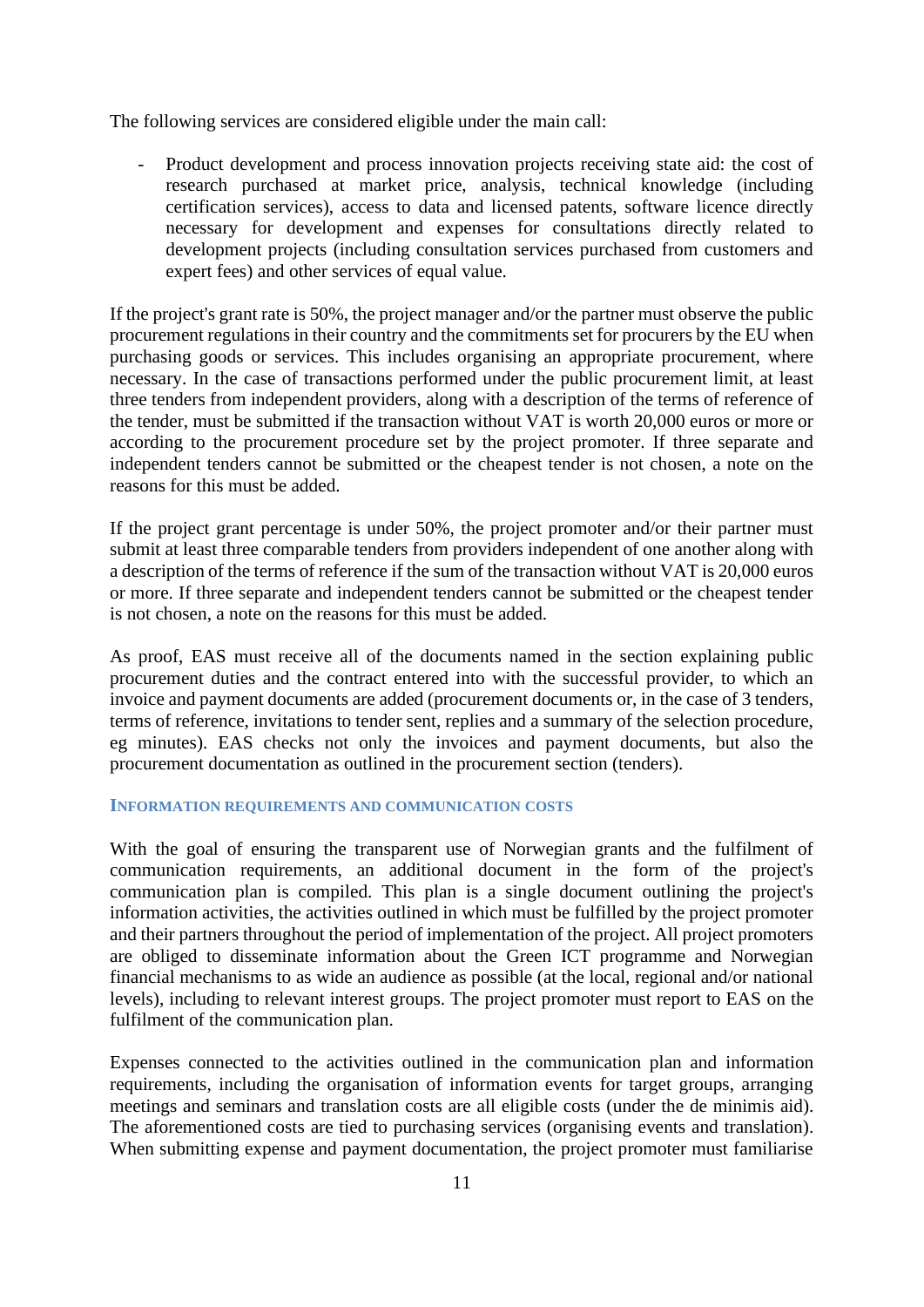themselves with the information outlined in the public procurement section and submit proof that meets all requirements.

Information requirements and obligations:

- 1. Project website
- All main call projects must have a separate dedicated website in both Estonian and English.
- The website must include the title of the project, the objective, the contacts of the partners and the main contact to whom those interested in the project can turn. The website must also include the progress information of the project and pictures of the project.
- The website and all information materials must include the dual logo of EAS and the Norwegian financial mechanism (which is accessible on the programme website at [www.eas.ee/norwaygrants\)](http://www.eas.ee/norwaygrants).
- If the project website is part of the project promoter's existing website, the page dedicated to the project must be available in the main menu of the website (easy to find on the home page of the website).
- The English page of the website must be linguistically correct. Use the name of the programme in format: Norway Grants "Green ICT" programme.
- 2. Carrier (stand)
- **Investment projects** have the obligation to place an information **carrier (stand)** in the company during the implementation of the main project, which informs about the receipt of a grant (project promoters, project name, grant sum and logos). No later than six months after the completion of the project, the project promoter will replace the stand with a **permanent billboard** stating the name of the project, the EAS / Norway Grants logo, the grant amount and the promoter (s). The size of the stand is 200x300mm, with black lettering on a white background. The design and requirements of the board can be found on page 72 of the Norway Grants Communication and Design Manual, [\(https://eeagrants.org/sites/default/files/resources/Communication%20and%20design](https://eeagrants.org/sites/default/files/resources/Communication%20and%20design%20manual%20-%20EEA%20and%20Norway%20Grants.pdf) [%20manual%20-%20EEA%20and%20Norway%20Grants.pdf\)](https://eeagrants.org/sites/default/files/resources/Communication%20and%20design%20manual%20-%20EEA%20and%20Norway%20Grants.pdf).
- 3. Information events
- If the grant exceeds the 500,000-euro threshold, the project promoter must organise three information activities regarding the project's progress, accomplishments and outcomes, such as a seminar or conference involving the target demographic, including an opening or closing event for the project. If the grant remains under 500,000 euros, two information activities with a smaller reach are sufficient.
- If the information events take place virtually, it is also necessary to provide evidence for the subsequent verification of the event and the participants in accordance with the **[instructions to ensure the audit trail of participation in the virtual events](#page-20-0)** (Annex 4).

EAS checks the fulfilment of the information requirements by checking interim reports before issuing the grant.

EAS also checks the fulfilment of the information requirements (such as using logos) during the cost verification, investigating the project websites and public promotional materials (such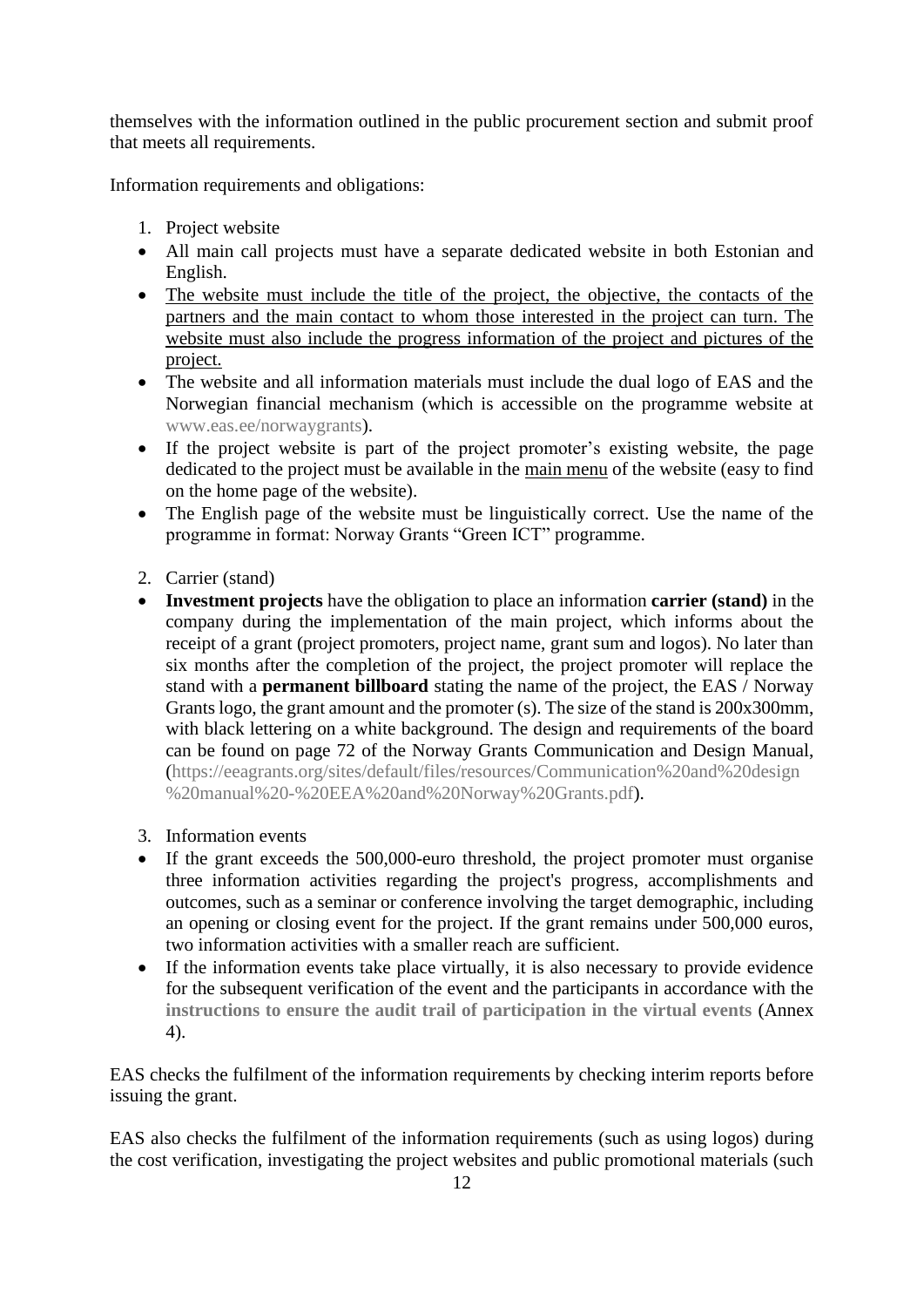as materials for organising events, the project website and solution-based labelling opportunities) of the project promoter and/or their partner.

#### <span id="page-12-0"></span>**EXTERNAL AUDITING EXPENSES**

To provide evidence of the Norwegian partner's expenses, the project promoter must submit to EAS an eligibility audit report of their partner's expenses that has been carried out by an independent and certified auditor from the same country that the expenses were incurred in, as per the terms and conditions of the programme, local law and generally accepted accounting practice.

For **public bodies**, a report issued by a competent and independent public officer recognized by the relevant national authorities as having a budget and financial control capacity over the entity incurring the costs and who has not been involved in the preparation of the financial statements, certifying that the claimed costs are incurred in accordance with programme requirements shall be accepted as sufficient proof of expenditure incurred. However, public bodies are required to submit an audit report carried out by an **independent and certified auditor** from the same country, stating that the public body's costs have been incurred in accordance with the Programme's rules, local legislation and generally accepted accounting practice with its **final report**.

Auditing costs are eligible on the assumption that they have been planned in the project budget.

## **As proof of auditing expenses, the project promoter must submit the following documentation:**

- auditing form of expense reports and cost check-list (Annex 7 to the main call programme procedure, "Form for auditors for auditing expenses and Annex 7a","checklist", "Annex 7b report for public bodies issued by independent public officer").
- an auditor's invoice (outlining the content and volume of the work) and payment documentation (payment order or bank statement).
- If auditing costs come to more than 20,000 euros (excluding VAT), the requirements outlined in the section concerning public procurement duties must be followed and the terms of reference, three tenders and additional documents must be submitted to EAS.

The expenses of Norwegian partners should be entered as one line. Documents evidencing these expenses are an auditor's report and cost verification. The auditor's invoice must be inserted as a separate line, adding the documents proving the purchase of the service (three tenders and the procedure for choosing the winner if the cost is more than 20,000 euros excluding VAT).

#### **EAS checks:**

- the terms of reference of auditing the expense reports and the existence of a check list and confirmation of its existence by the auditor (standard annex to the programme);
- compliance of invoice(s) and payment documents with expenses planned in the project budget and the correctness of tender procedures.

#### <span id="page-12-1"></span>**MACHINERY AND EQUIPMENT**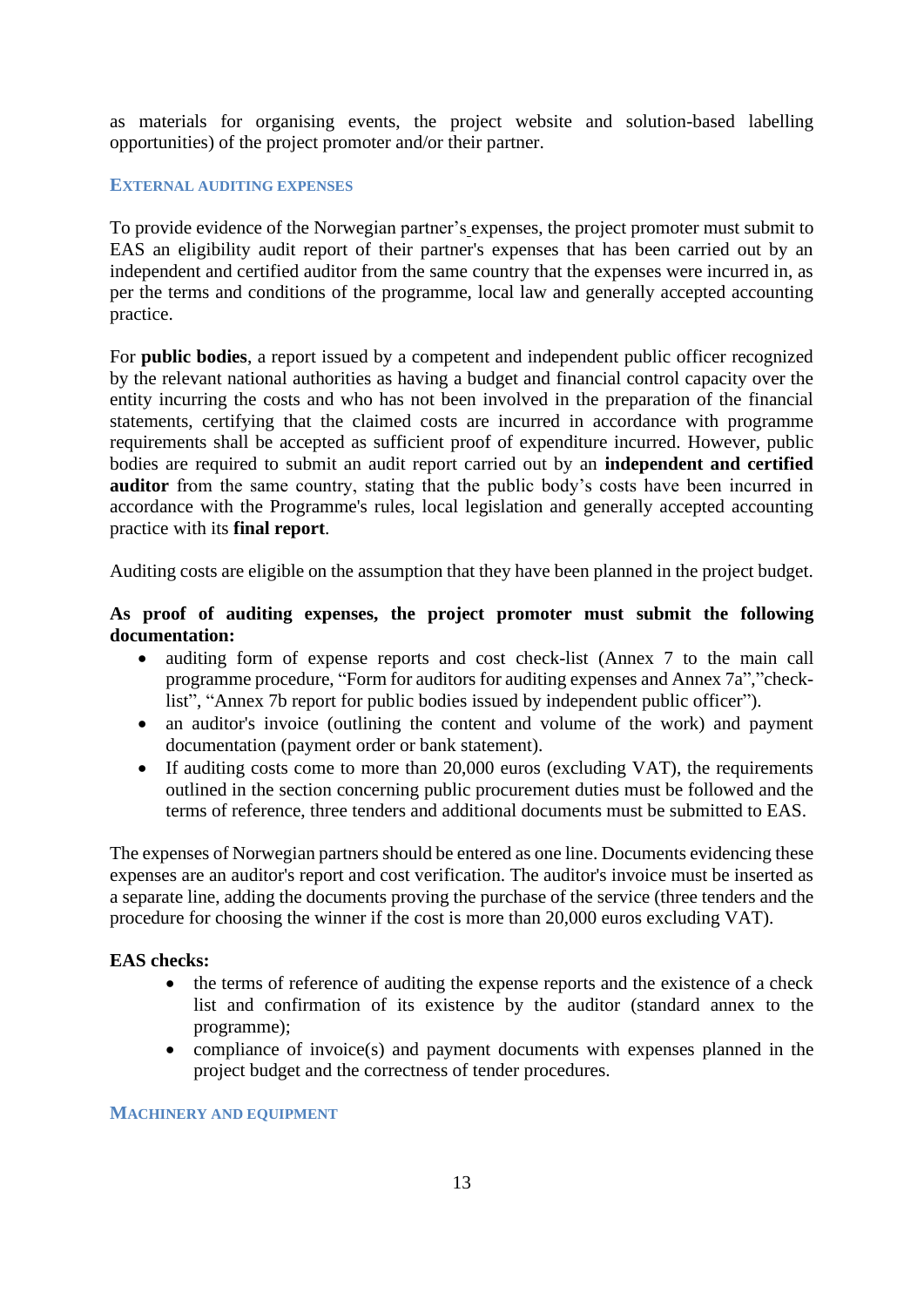**In the case of aid for process and organizational innovation (GE-ORG, Art 29, (EU) No 651/2014) and product development (GE-TAI, Art 25, (EU) No 651/2014),** eligible costs are all expenses incurred in purchasing new or used machinery and equipment or in renting or leasing them according to the actual rate of use of the machinery or equipment as part of the project. If the average lifespan of the machinery or equipment is longer than the project's eligibility period, then eligible costs are only those related to the use of machinery and equipment that are directly related to the implementation of the project which are incurred during the project's eligibility period. Calculations of these expenses are based on the **amortisation costs** of the same type of machinery or equipment on the basis of generally accepted accounting practice (e.g. if the machine's lifespan is 10 years and the project period is three years, the eligible expense of the machinery is 30% of its cost).

In the case of machinery or equipment purchased under lease contracts, the lease may not be longer than the amortisation calculation rate for the period on the basis of generally accepted accounting practice (e.g. if the cost of equipment is 100,000 EUR, the planned lease payment is 50,000 EUR, the project period is three years and the equipment's lifespan is five years, EAS will reimburse the lease payment in part:  $(100,000:5)*3=60,000$  euros).

The purchase, rent or lease of second-hand machinery and equipment can be filed under eligible costs if the following requirements are met:

- the seller or renter of the machinery and equipment issues proof that no monetary or other external assistance from the national budget or European Union was used for the purchase of the machinery (see proof of second-hand [machinery or equipment\)](#page-19-1);
- the purchase or rental price of the machinery or equipment must not exceed its market price, considering its reduced lifespan, and is smaller than the purchase or rental price of similar new equipment.

In the case of a lease, payments are reimbursed proportionally to the time from entering into the lease to the end of the project. Payments provided on the basis of a lease are eligible if the lease is entered into during the eligibility period of the project and the leaser is a credit institution acting on the basis of and in accordance with the Credit Institution Act.

**Interest on and contract costs related to leasing are not eligible expenses**. As proof of lease expenses, **the following documents must be submitted** with the application for payment, depending on the method of reimbursing the expenses and the regulations governing the method:

- the lease contract and payment schedule;
- a legal instrument of transfer and receipt;
- invoices;
- copies of payment orders or a bank statement.

**In Green Industry Innovation projects where activities are financed for investments (GE-REGI, regional aid (Art 14, (EU) No 651/2014) – investment projects)** the cost of all purchased assets is eligible. Equipment purchased with such state aid must be retained under the ownership of the project promoter/partner for at least five years after the project and must be used to achieve the general goals of the project. Moreover, resources for the timely maintenance of the equipment must be planned for at least five years after the project. The equipment must be insured. In the case of large companies, the purchased assets must be new.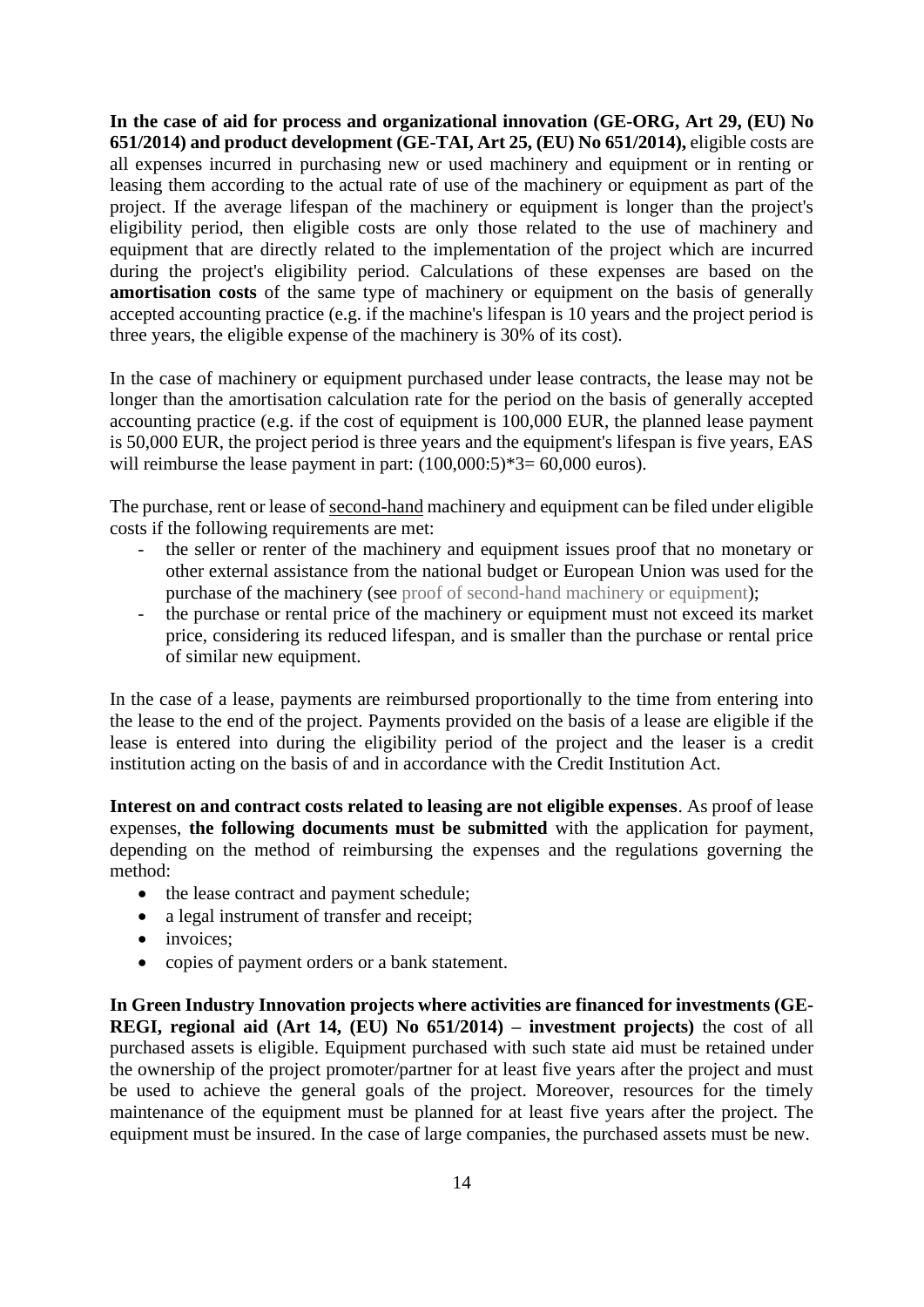Under the aforementioned state aid, immaterial assets may also be eligible expenses if they meet the following requirements:

- the assets must only be used by the company receiving the grant;
- the assets must be depreciable;
- the assets must be purchased on market conditions from third-party sellers not linked to the purchaser;
- the assets must be added to those of the company receiving the aid and must remain
- tied to the project for which the aid is granted for at least five years (three years for VKE);
- immaterial asset costs in large companies must not account for more than 50% of all eligible expenses.

**!** Purchasing machinery and equipment is considered the procurement of goods, in regard to which the project promoter must submit the proof listed in the public procurement duty subsection (in the case of a purchase of over 20,000 euros (excluding VAT) three tenders, if the purchaser is not an obligated procurer, and additional documentation; in the case of a procurer, it is necessary to carry out the entire procurement procedure).

### **EAS:**

- Makes sure that the purchase of the machinery/equipment is necessary and checks its links to implementing project goals.
- Checks whether the purchased machine/equipment is only used for activities related to the project or also in other main activities of the project promoter. If necessary, EAS will request additional documentation.
- Makes sure that the leasers or sellers of second-hand machinery and equipment have provided proper proof.
- Makes sure that the price of second-hand machinery is not higher than the market price.
- Checks that the machinery was purchased during the project period.
- Checks that interest and contract fees have not been included in cost reports.
- If the lifespan of the machinery is longer than the project period, makes sure that expenses are calculated in accordance with generally accepted accounting practice and that the expenses are marked in the expense list.
- Checks the fulfilment of the aforementioned requirements in the case of the purchase of immaterial assets.
- Checks that expenses are correctly reflected in the application for payment.
- Checks for the existence and correctness of procurement materials in accordance with the requirements stated in the Public Procurement Act.

#### <span id="page-14-0"></span>**MATERIALS AND FIXTURES**

The costs of materials and fixtures are eligible in cases of aid for process and organization innovation (GE-ORG, Art 29, (EU) No 651/2014) and product development (GE-TAI, Art 25, (EU) No 651/2014). The corresponding costs must be identifiable and have been granted for the project (i.e. been noted in the project budget). Materials and fixtures purchased for the project must be reflected in the expenses list. The project promoter and/or partner must submit invoices or payment orders for these expenses and, if applicable, explanations regarding fixtures purchased.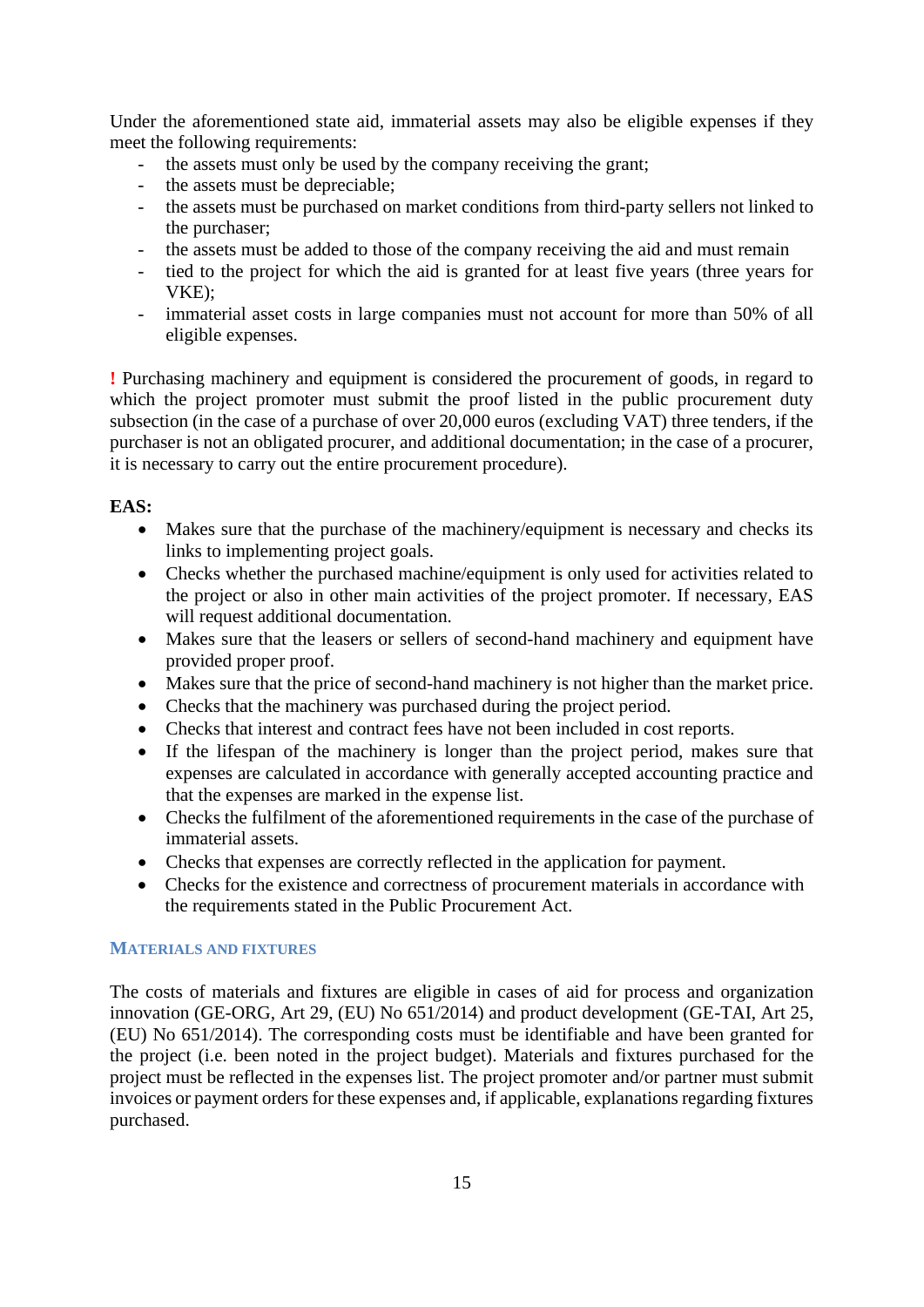When purchasing materials and fixtures and evidencing expenses, the project promoter and/or partner must comply with the requirements set out in the section on **public procurement duty**.

**EAS:**

- Checks the relevance to the project of materials and fixtures purchased (requesting additional explanations, if required).
- Checks that invoices are properly reflected in the list of expenses.
- Checks that the total cost of machinery, equipment and fixtures is not more than 50% of the project's eligible costs.

### <span id="page-15-0"></span>**OBTAINING PATENTS AND OTHER IMMATERIAL ASSETS**

The expenses of obtaining, protecting and validating patents and other immaterial assets are eligible if they have been planned in the project budget (Obtaining, protecting and validating patents and other immaterial assets (GE-INNOABI, art 28, (EU) No 651/2014). These expenses can only be claimed by small and medium-sized companies; large companies may file such costs under de minimis aid.

Obtaining, protecting and validating patents and other immaterial assets can only be added to the project report if the project promoter follows the requirements of purchasing services (i.e. the section on public procurement duty).

## <span id="page-15-1"></span>**NON-ELIGIBLE COSTS**

Non-eligible costs are as follows:

- interest on loans, loan fees and overdue charges;
- financial transaction fees and other financial expenses;
- allocations to cover losses or other potential future obligations;
- losses from changes in exchange rates;
- expenses of purchasing property;
- expenses covered by other sources;
- fines, financial punishments and court costs;
- excessive and unjustified expenses;
- expenses under § 48 section 4 of the Income Tax Act treated as fringe benefits and fringe benefit tax;
- non-monetary contributions;
- expenses stemming from transactions by the project promoters and/or between partners;
- transactions between related parties as described in  $\S 8$  of the Income Tax Act.

VAT is only an eligible expense if, according to legal acts regulating VAT, it cannot be deducted from the programme as input vat, reimbursed or otherwise compensated.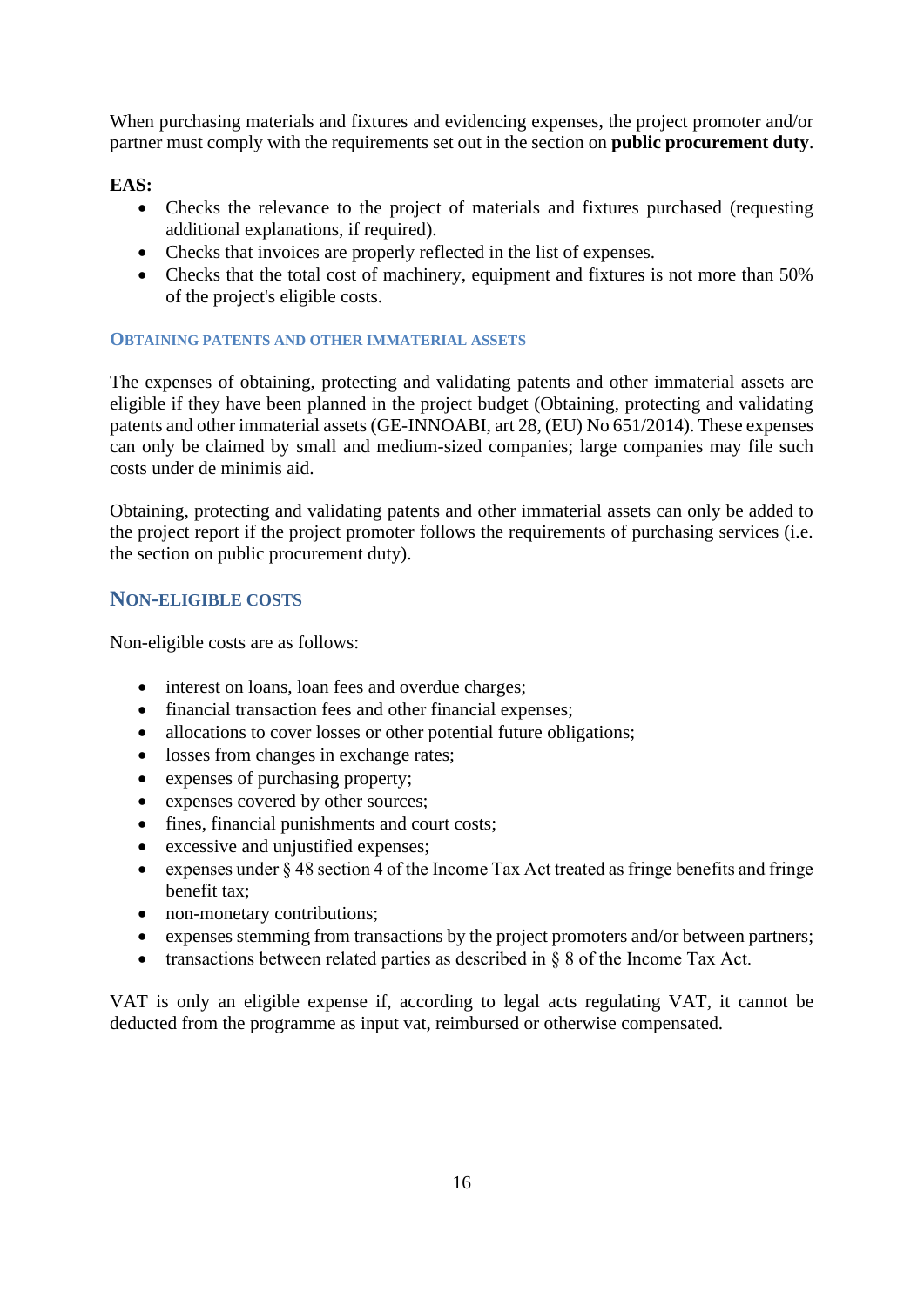## <span id="page-16-0"></span>**ANNEX 1** Procurement plan

**This procurement plan is an example. When filling it in, please use the .xls format (accessible on the programme's website at [www.eas.ee/norwaygrants\)](http://www.eas.ee/norwaygrants).**

| <b>Prepared by:</b>     |  |
|-------------------------|--|
| <b>Contact details:</b> |  |
| <b>Number and name</b>  |  |
| of project:             |  |
| Name of                 |  |
| applicant:              |  |

|                         | Object of<br>procurement/short<br>description | Company<br>responsible/<br>institution | Time of entry<br>into contract<br>(month and<br>year) | <b>Procurement</b><br>conducted | (Presumed)<br>cost excl.<br><b>VAT</b> | <b>Type of</b><br>procurement<br>procedure | <b>CPV</b><br>codes |
|-------------------------|-----------------------------------------------|----------------------------------------|-------------------------------------------------------|---------------------------------|----------------------------------------|--------------------------------------------|---------------------|
| $\mathbf{1}$            |                                               |                                        |                                                       |                                 |                                        |                                            |                     |
| $\overline{2}$          |                                               |                                        |                                                       |                                 |                                        |                                            |                     |
| 3                       |                                               |                                        |                                                       |                                 |                                        |                                            |                     |
| $\overline{\mathbf{4}}$ |                                               |                                        |                                                       |                                 |                                        |                                            |                     |
| 5                       |                                               |                                        |                                                       |                                 |                                        |                                            |                     |
| 6                       |                                               |                                        |                                                       |                                 |                                        |                                            |                     |
| 7                       |                                               |                                        |                                                       |                                 |                                        |                                            |                     |
| 8                       |                                               |                                        |                                                       |                                 |                                        |                                            |                     |
| 9                       |                                               |                                        |                                                       |                                 |                                        |                                            |                     |
| <b>10</b>               |                                               |                                        |                                                       |                                 |                                        |                                            |                     |
| <b>11</b>               |                                               |                                        |                                                       |                                 |                                        |                                            |                     |
| <b>12</b>               |                                               |                                        |                                                       |                                 |                                        |                                            |                     |
| 13                      |                                               |                                        |                                                       |                                 |                                        |                                            |                     |
| 14                      |                                               |                                        |                                                       |                                 |                                        |                                            |                     |
| 15                      |                                               |                                        |                                                       |                                 |                                        |                                            |                     |
| <b>16</b>               |                                               |                                        |                                                       |                                 |                                        |                                            |                     |
| <b>17</b>               |                                               |                                        |                                                       |                                 |                                        |                                            |                     |
| <b>18</b>               |                                               |                                        |                                                       |                                 |                                        |                                            |                     |
| <b>19</b>               |                                               |                                        |                                                       |                                 |                                        |                                            |                     |
| 20                      |                                               |                                        |                                                       |                                 |                                        |                                            |                     |
|                         | <b>TOTAL COST:</b><br>$\in 0.00$              |                                        |                                                       |                                 |                                        |                                            |                     |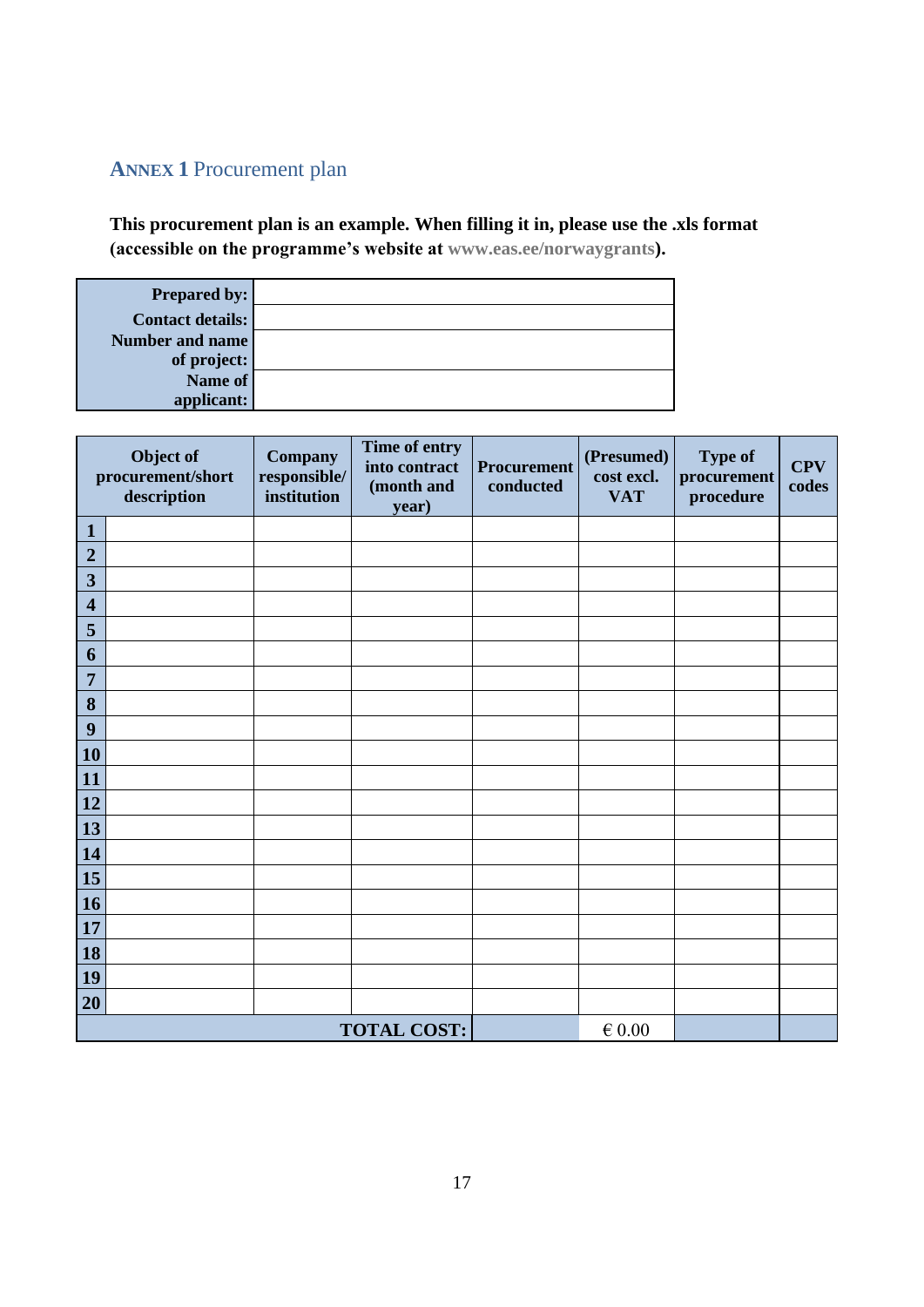## <span id="page-17-0"></span>**ANNEX 2** Summary of travel costs

## TRAVEL SUMMARY

| Number (EUXXXXX) and name of<br>project                                                                                                          |  |
|--------------------------------------------------------------------------------------------------------------------------------------------------|--|
| Name of project promoter                                                                                                                         |  |
| Name of company (traveller)                                                                                                                      |  |
| Number and name(s) of traveller(s)                                                                                                               |  |
| Time of travel                                                                                                                                   |  |
| <b>Travel destination(s)</b>                                                                                                                     |  |
| <b>Daily allowance rate</b> and amount paid (per<br>participating person, only for project team<br>members working under employment<br>contract) |  |

**Contact details of partner(s) visited (incl. name of partner company and persons)**

## **Main purpose of travel**

**Main outcomes and follow-up activities of travel**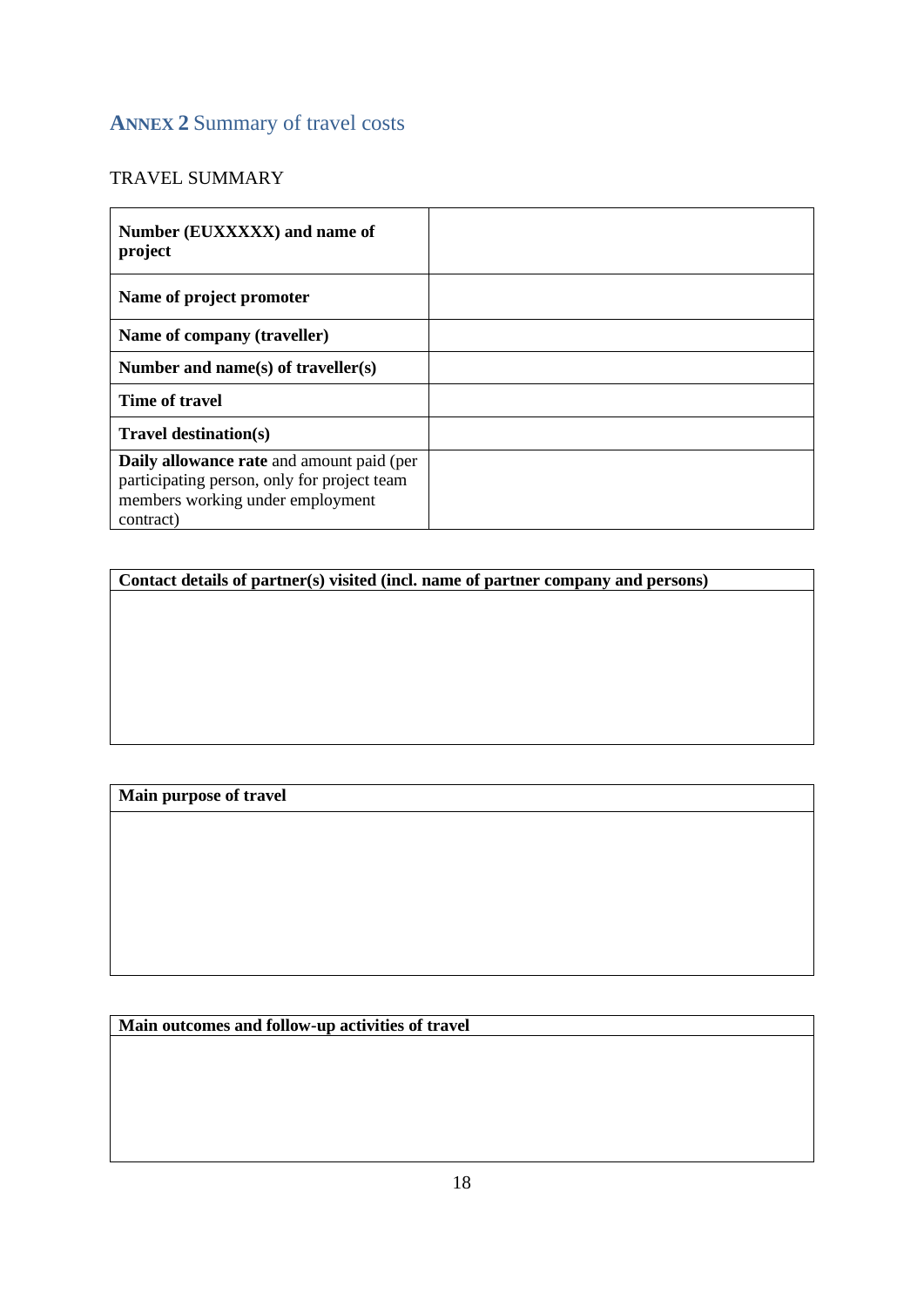**Explanation for overnight stay in country of destination before and/or after meeting or event**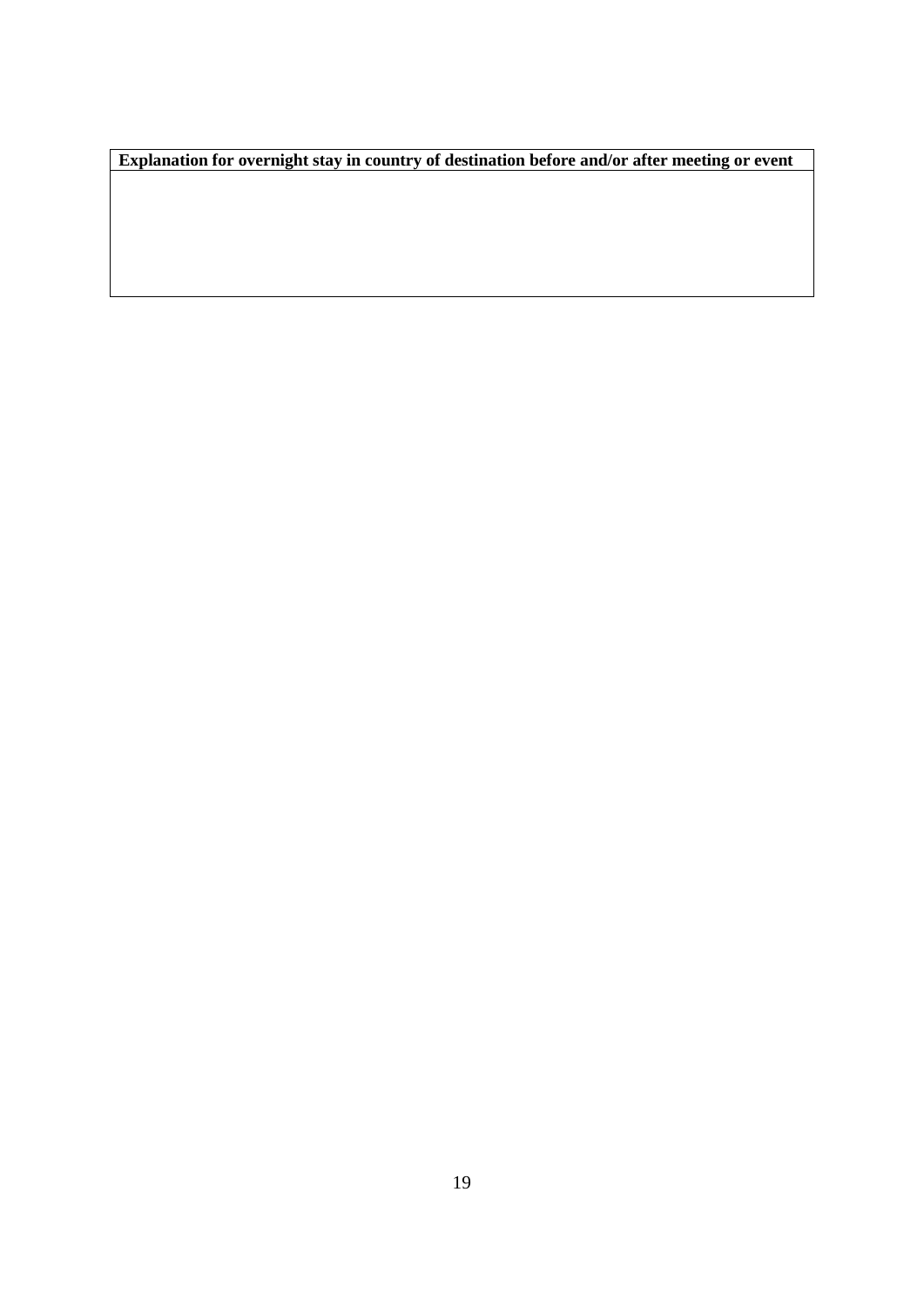## <span id="page-19-1"></span><span id="page-19-0"></span>**ANNEX 3 CERTIFICATE OF SECOND-HAND MACHINERY OR EQUIPMENT**

## **CERTIFICATE OF SECOND-HAND EQUIPMENT**

| /name of seller, registry number/ |
|-----------------------------------|

address: ................................................................................................... (hereafter referred to as the **Seller**) provides notice that they are selling a basic material asset in their ownership that:

4) was manufactured on: .............................................................................................

and that has been purchased (meaning the person from whom the seller purchased the equipment):

|--|--|--|

2) from the following individual/business: .................................................................

*/ name, registration number/*

The seller has filled in a declaration for the second-hand equipment:

Name of contact person of seller: ....................................................................................... contact telephone and e-mail:..............................................................................................

The project promoter confirms that:

1) the equipment has documentation that confirms its technical capabilities and that it is in accordance with all norms and standards;

2) state aid has not been used to purchase basic assets in the past seven years; 3) the price of the basic asset does not exceed its market value and is lower than the price of similar, new equipment.

| Date | 40. |  |
|------|-----|--|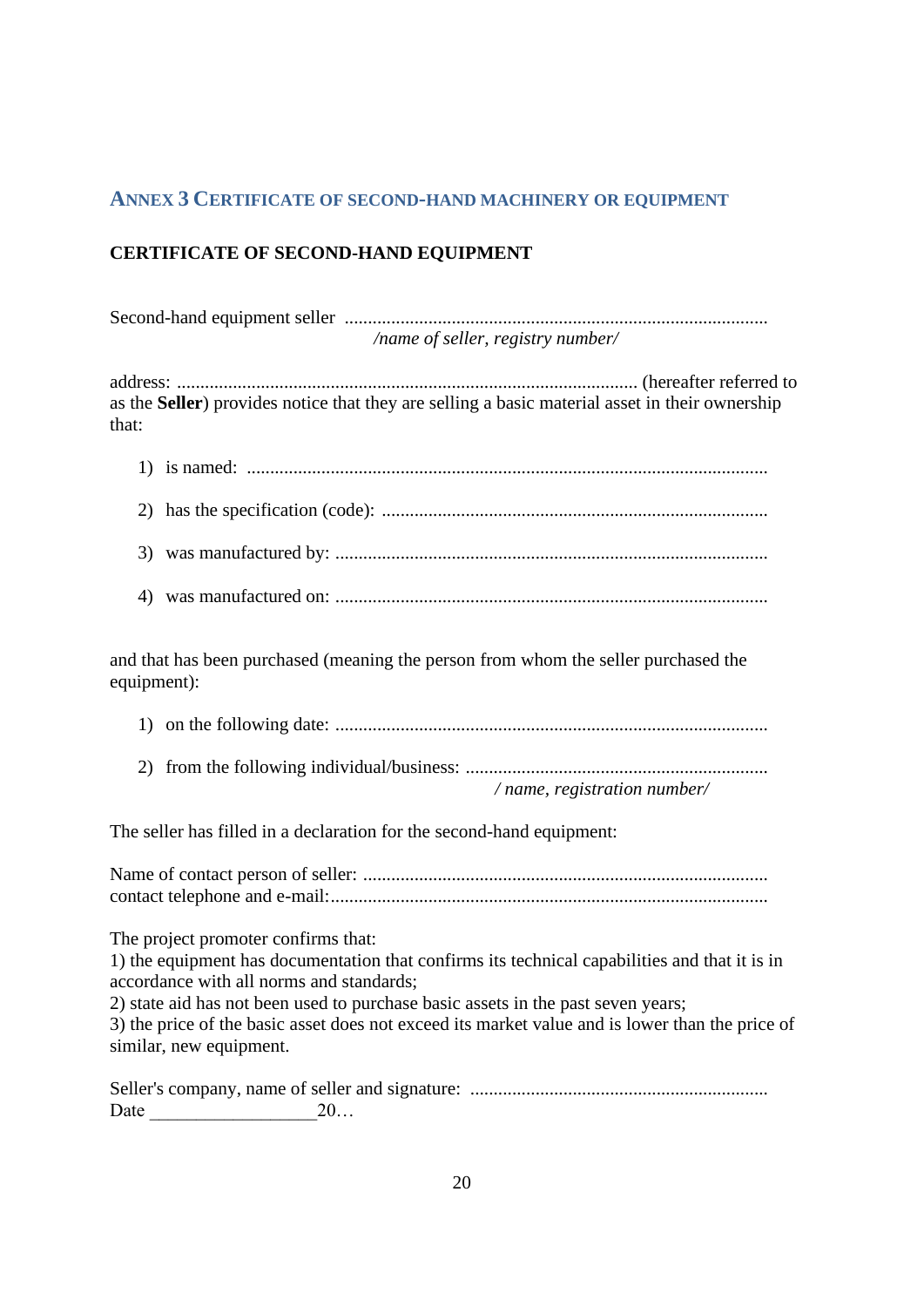## <span id="page-20-0"></span>**ANNEX 4. GUIDELINES TO ENSURE THE TRACE OF PARTICIPATION IN VIRTUAL EVENTS**

- 1) The organizer of the event shall organize a pre-registration, on the basis of which a registration form shall be drawn up.
- 2) The event must have an agenda.
- 3) Each participant in the event must enter the virtual environment with their first and last name.
- 4) If the log / report of the virtual training environment allows to unambiguously identify the name of the event, the time of the event and the names of the participants (first and last name, e-mail address), this information is sufficient to prove the event.
- 5) Depending on the possibilities of the virtual environment, the following documents shall be submitted for participation in the event:
	- a) if the participants of the event log in to the virtual environment with an ID card / Mobile-ID, a screenshot / log file of the names of the participants is provided or if the virtual environment allows digital signing, the list of participants is digitally signed no later than 5 working days after the event. The registration form for participants can also be created and digitally signed by the participants outside the virtual environment;
	- b) if the virtual environment does not allow logging in with an ID card / Mobile ID and the collection of digital signatures is not technically possible or reasonable, the list of participants will be digitally signed by the responsible organizer no later than 5 working days after the event.
- 6) In the case of longer-term virtual events (lasting more than one month), the list of participants must be submitted at least at the end of the event for each day, in accordance with the options set out in point 5.
- 7) If a virtual event is recorded and preserved, the event organizer shall inform the participants.
- 8) In order to check the eligibility, Enterprise Estonia will randomly visit virtual events on the basis of a sample or interview the participants after the event.
- 9) In the case of a parallel event (both virtual and contact), an audit trail must be maintained for all participants, taking into account the above principles.
- 10) If the cost of the event does not depend on the number of participants or is not reimbursed on the basis of the number of participants and there is no obligation to prove that the participants belong to a target group, proof of individual participation is not required. In this case, a reproducible written audit trail of the event must be provided.
- 11) The minimum number of participants in an event required to be eligible depends on the funding conditions of the specific projects, therefore no rules have been set in this matter.